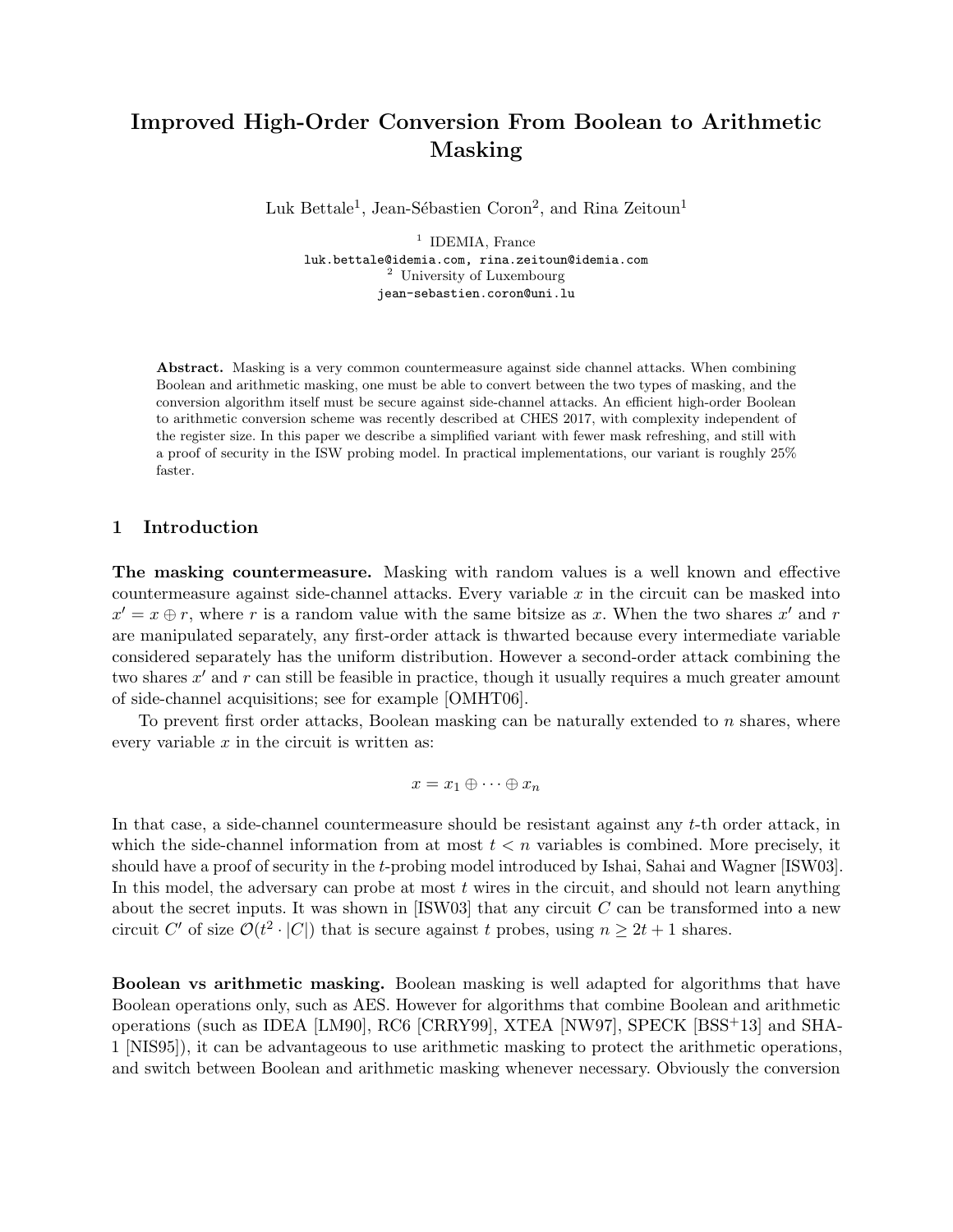algorithm itself must be secure against side-channel attacks. More precisely, starting from a Boolean masking with n shares  $x_i$  such that:

$$
x = x_1 \oplus x_2 \oplus \cdots \oplus x_n
$$

one must compute *n* arithmetic shares  $A_i$  such that:

$$
x = A_1 + A_2 + \dots + A_n \pmod{2^k}
$$

without leaking information about x. In general all arithmetic operations are performed modulo  $2^k$ for some fixed integer k; for example,  $k = 32$  in SHA-1.

The first conversion algorithms between Boolean and arithmetic masking secure against firstorder attacks were described by Goubin in [Gou01]. Goubin's first-order Boolean to arithmetic conversion is very efficient with complexity independent of the register size  $k$ . This is based on a surprising property of the function

$$
\psi(x, y) = (x \oplus y) - y \pmod{2^k}
$$

Although it contains an arithmetic operation, the function is affine in  $\gamma$  with respect to the xor; see [Gou01] for a proof. The other direction (from arithmetic to Boolean) is less efficient with complexity  $\mathcal{O}(k)$ ; this was later improved to  $\mathcal{O}(\log k)$  in [CGTV15]; however the  $\mathcal{O}(\log k)$  complexity hides a larger constant, and in practice for  $k = 32$  the number of operations is similar.

For security against high-order attacks (*i.e.* with n shares), the first conversion algorithms were described in [CGV14], with complexity  $\mathcal{O}(n^2 \cdot k)$  for n shares and k-bit addition in both directions, with a proof of security in the ISW model. As in Goubin's first-order case, the complexity can be improved to  $\mathcal{O}(n^2 \cdot \log k)$  using the same technique as in [CGTV15]; however for  $k = 32$  this does not really improve the practical efficiency.

Recently, an efficient high-order Boolean to arithmetic conversion algorithm was described in [Cor17c], with complexity independent of the register size  $k$  (as in Goubin's first-order algorithm), following an approach initiated by Hutter and Tunstall in [HT16]. The conversion algorithm has a security proof in the ISW model; in contrast, the original algorithm described in [HT16] had no such security proof, and quite unsurprisingly, a third-order attack was described in [Cor17c] for any number of shares  $n$ ; the updated Hutter-Tunstall algorithm is also vulnerable to a similar third-order attack. $<sup>1</sup>$ </sup>

Although the complexity of the new algorithm is  $\mathcal{O}(2^n)$ , in practice for small values of n it is at least one order of magnitude more efficient than [CGV14, CGTV15]. We summarize in Table 1 the complexities of Boolean to arithmetic conversions in both directions, for first-order attacks, and for high-order attacks.

<sup>&</sup>lt;sup>1</sup>The attack against [HT16], version posted on 02-Mar-2018, works as follows. We only look at Step 1, which computes the variable  $\omega = x + (\alpha \oplus r_1 \oplus \cdots \oplus r_n) + (\mu_1 \oplus \cdots \oplus \mu_{n-1})$  with the intermediate variable  $\zeta = (x + (\alpha \oplus r_1 \oplus \cdots \oplus r_n))$  $\cdots \oplus r_n$ )  $\oplus (\mu_1 \oplus \cdots \oplus \mu_{n-1})$  which is computed in (26). We also have the intermediate variable  $f = (x' \oplus \gamma_1 \oplus \alpha) + \gamma_1$ which is computed in (24), where  $x' = x \oplus r_1 \oplus \cdots \oplus r_n$ .

We probe the 3 intermediate variables  $\omega$ ,  $\zeta$  and f. Letting  $R = \alpha \oplus r_1 \oplus \cdots \oplus r_n$  and  $U = \mu_1 \oplus \cdots \oplus \mu_{n-1}$ , we obtain  $\omega = x + R + U$ ,  $\zeta = (x + R) \oplus U$  and  $f = (x \oplus R \oplus \gamma_1) + \gamma_1$ . It is easy to check that for uniformly distributed  $\gamma_1$ , R and U, the triple  $(\omega, \zeta, f)$  leaks information about the secret x; intuitively this is because the pair  $(\omega, \zeta)$  leaks information about  $x + R$ , while f leaks information about  $x \oplus R$ , so the combination leaks information about x. This gives a 3rd order attack that works for any n. In particular, in the authors' explicit 3rd-order algorithm (Alg. 3), the variables  $\omega$ ,  $\zeta$  and  $f$  correspond to the variables  $v_{63}$ ,  $v_{52}$  and  $v_{29}$  respectively.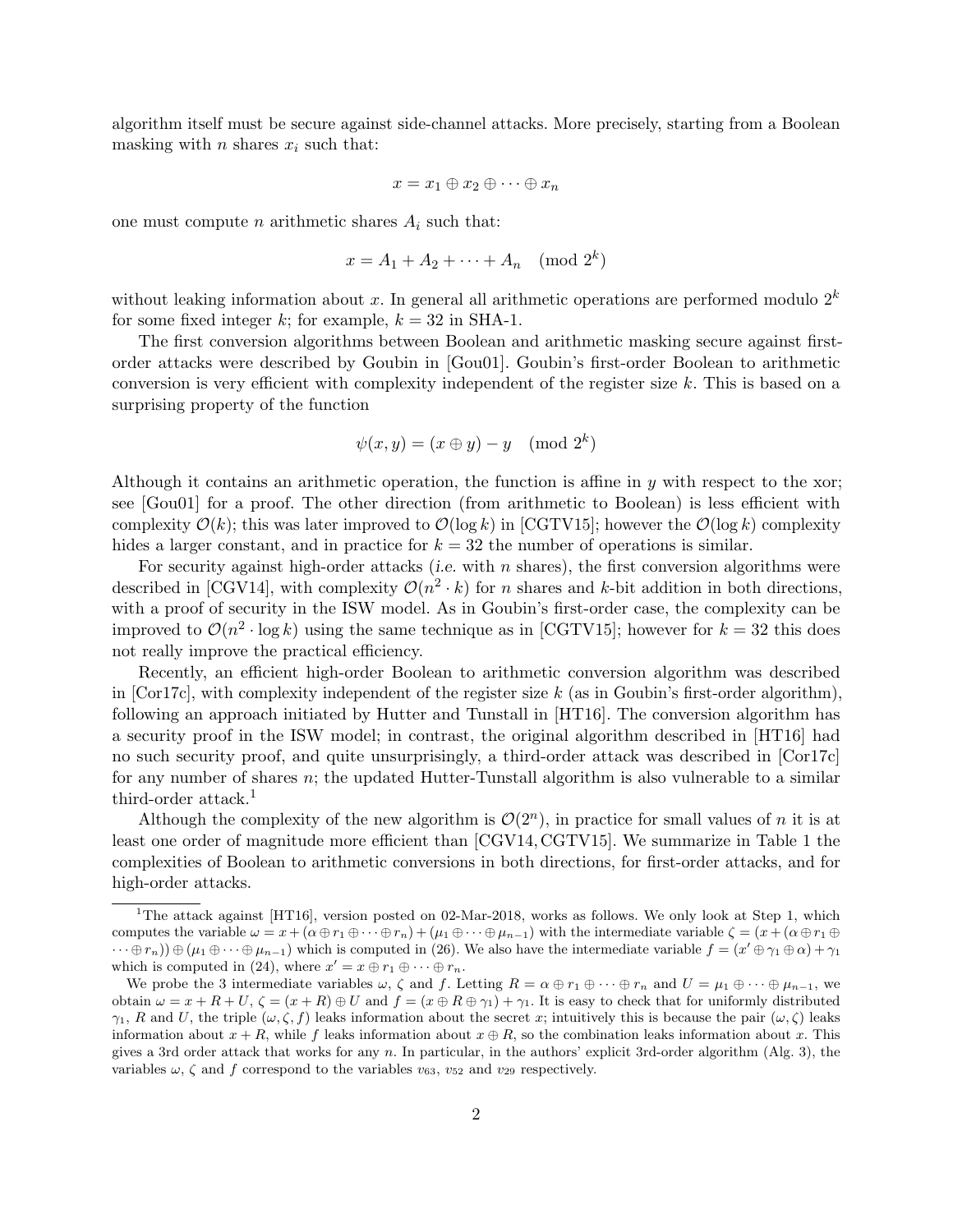|                    | Direction                   | First-order           | High-order                                                    |  |  |
|--------------------|-----------------------------|-----------------------|---------------------------------------------------------------|--|--|
|                    |                             | complexity            | complexity                                                    |  |  |
| Goubin's algorithm | $B \rightarrow A$           | $\mathcal{O}(1)$      |                                                               |  |  |
| [Gou01]            | $A \rightarrow B$           | $\mathcal{O}(k)$      |                                                               |  |  |
| [CGV14]            | $B \rightarrow A$           |                       | $\mathcal{O}(n^2 \cdot k)$<br>$\mathcal{O}(n^2 \cdot \log k)$ |  |  |
|                    | $A \rightarrow B$           |                       |                                                               |  |  |
| [CGTV15]           | $B \rightarrow A$           |                       |                                                               |  |  |
|                    | $A \rightarrow B$           | $\mathcal{O}(\log k)$ |                                                               |  |  |
| [Cor17c]           | $B \rightarrow A$           |                       | $14 \cdot 2^n + \mathcal{O}(n)$                               |  |  |
| This paper         | $\mathbf{B} \to \mathbf{A}$ |                       | $10 \cdot 2^n + \mathcal{O}(n)$                               |  |  |

Table 1. Complexities of Boolean to arithmetic conversions in both directions, for first-order attacks, and for high-order attacks.

Our contribution. In this paper we describe a simplified variant of the Boolean to arithmetic conversion algorithm from [Cor17c], with fewer mask refreshing, and still with a proof of security in the ISW probing model. As illustrated in Figure 1, our new conversion algorithm is simpler than [Cor17c]: it still makes two recursive calls to the same conversion algorithm C at order  $n-1$ , but performs only a single mask refreshing  $R$  instead of 3; moreover it does not use a compression function F. The asymptotical complexity of our variant is still  $\mathcal{O}(2^n)$ , that is exponential in the number of shares n and independent of the register size  $k$ . More precisely, the number of operations is  $10 \cdot 2^n + \mathcal{O}(n)$ , instead of  $14 \cdot 2^n + \mathcal{O}(n)$  in [Cor17c]. In section 7, we describe a practical implementation of our new algorithm, showing that for small  $n$  it is still one order of magnitude faster than [CGV14], and roughly 25% more efficient than [Cor17c].





(b) Our new countermeasure.

Fig. 1. The sequence of operations in the Boolean to arithmetic conversion algorithm.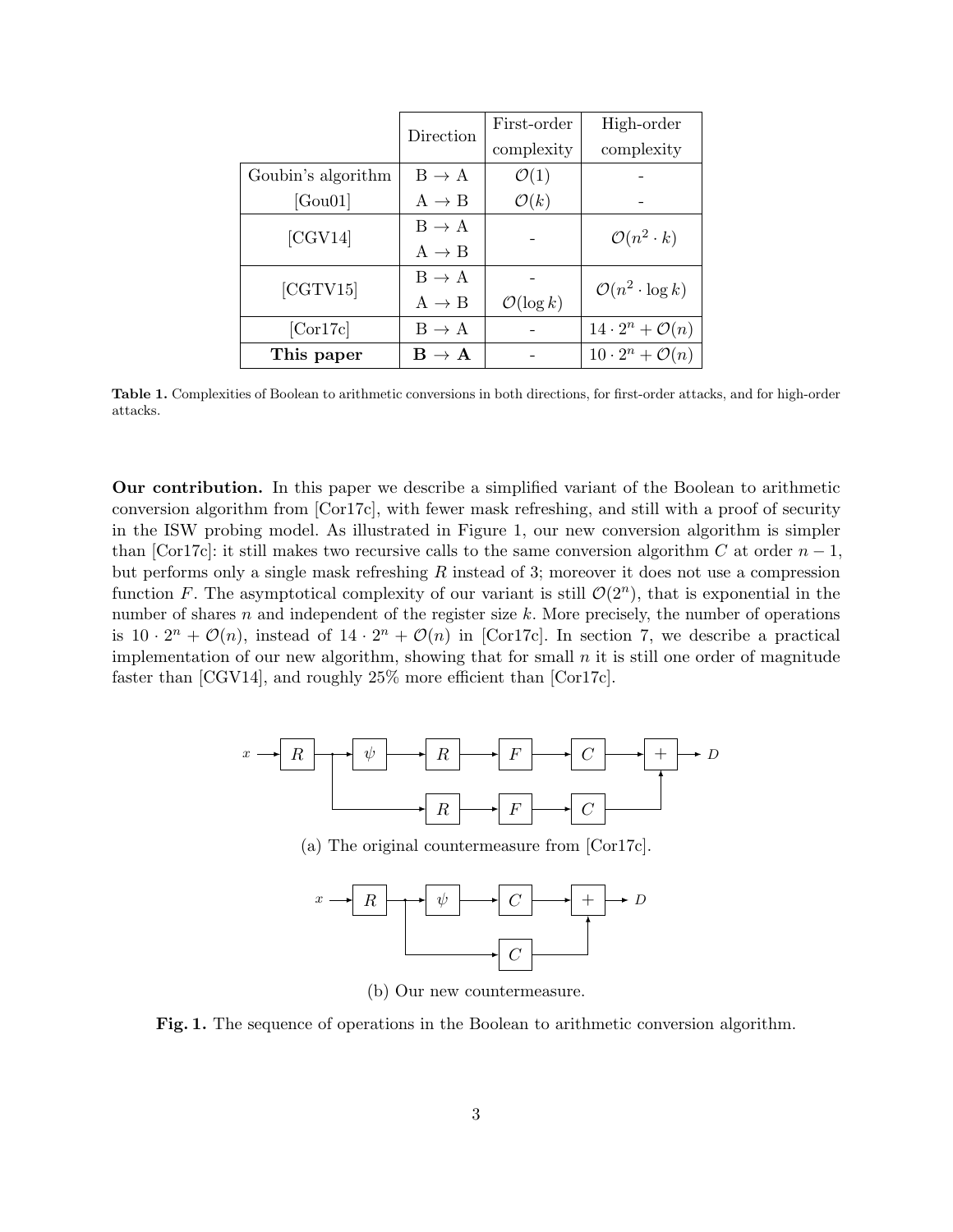Source code. A proof-of-concept implementation of our high-order conversion algorithm, using the C language, is available at:

#### https://pastebin.com/WKnNyEU8

## 2 Security Definitions

The ISW probing model. The theoretical study of securing a circuit against an adversary who can probe a fraction of its wires was initiated by Ishai, Sahai and Wagner [ISW03]. They showed how to transform any circuit of size |C| into a circuit of size  $\mathcal{O}(|C| \cdot t^2)$  secure against any adversary who can probe at most t wires. The construction is based on secret-sharing every variable x into n shares with  $x = x_1 \oplus \cdots \oplus x_n$ , and processing the shares in a way that prevents a t-limited adversary from learning any information about the initial variable x, for  $n \geq 2t + 1$ .

The ISW approach for proving security against an adversary who can probe at most t probes is based on simulation. The goal is to show that any set of  $t$  probes in the circuit can be perfectly simulated without the knowledge of any of the original (non-masked) input variables of the initial circuit; in particular, for a block-cipher, such simulation can be performed without knowing the secret key. This implies that probing those  $t$  wires is not going to help the adversary, since he could simulate those t probes by himself.

A proof in the ISW model usually proceeds as follows: given any set of  $t$  probes, one constructs iteratively a subset I of indices of the input shares  $x_i$  that are sufficient to simulate the t probes. If we can ensure that  $|I| < n$ , then only a proper subset of the input shares is required for the simulation. Then if the shares  $x_i$  are initially generated in such a way that any  $n-1$  subset of shares are uniformly and independently distributed, the simulation can be performed without knowing the original variable x.

t-SNI Security. Recently, a refined security definition under the ISW probing model was introduced in  $[BBD+16]$ , called t-SNI security. The t-SNI security definition enables to prove that a gadget can be used in a full construction with  $n \geq t+1$  shares only, instead of  $n \geq 2t+1$  in the original ISW security proof. The main advantage of the t-SNI approach is that it enables modular security proofs, by first considering the t-SNI security of individual gadgets and then composing them in a more complex construction. In this paper, the security of our Boolean to arithmetic conversion algorithm will be proven under the t-SNI definition, as in [Cor17c].

We recall below the t-NI and t-SNI security notions introduced in  $[BBD^+16]$ . We consider a gadget taking as input a single n-tuple  $(x_i)_{1\leq i\leq n}$  of shares, and outputting a single n-tuple  $(y_i)_{1\leq i\leq n}$ . Given a subset  $I \subset [1, n]$ , we denote by  $x_{|I}$  all elements  $x_i$  such that  $i \in I$ .

**Definition 1** (t-NI security). Let G be a gadget taking as input  $(x_i)_{1\leq i\leq n}$  and outputting the vector  $(y_i)_{1 \leq i \leq n}$ . The gadget G is said t-NI secure if for any set of  $t_c \leq t$  intermediate variables, there exists a subset I of input indices with  $|I| \leq t_c$ , such that the  $t_c$  intermediate variables can be perfectly simulated from  $x_{|I}$ .

**Definition 2** (t-SNI security). Let G be a gadget which takes as input n shares  $(x_i)_{1\leq i\leq n}$  and outputs n shares  $(y_i)_{1 \leq i \leq n}$ . The gadget G is said to be t-SNI secure if for any set of t<sub>c</sub> probed intermediate variables and any subset  $O \subset [1,n]$  of output indices, such that  $t_c + |O| \leq t$ , there exists a subset  $I \subset [1,n]$  of input indices which satisfies  $|I| \leq t_c$ , such that the  $t_c$  intermediate variables and the output variables  $y_{|O}$  can be perfectly simulated from  $x_{|I}$ .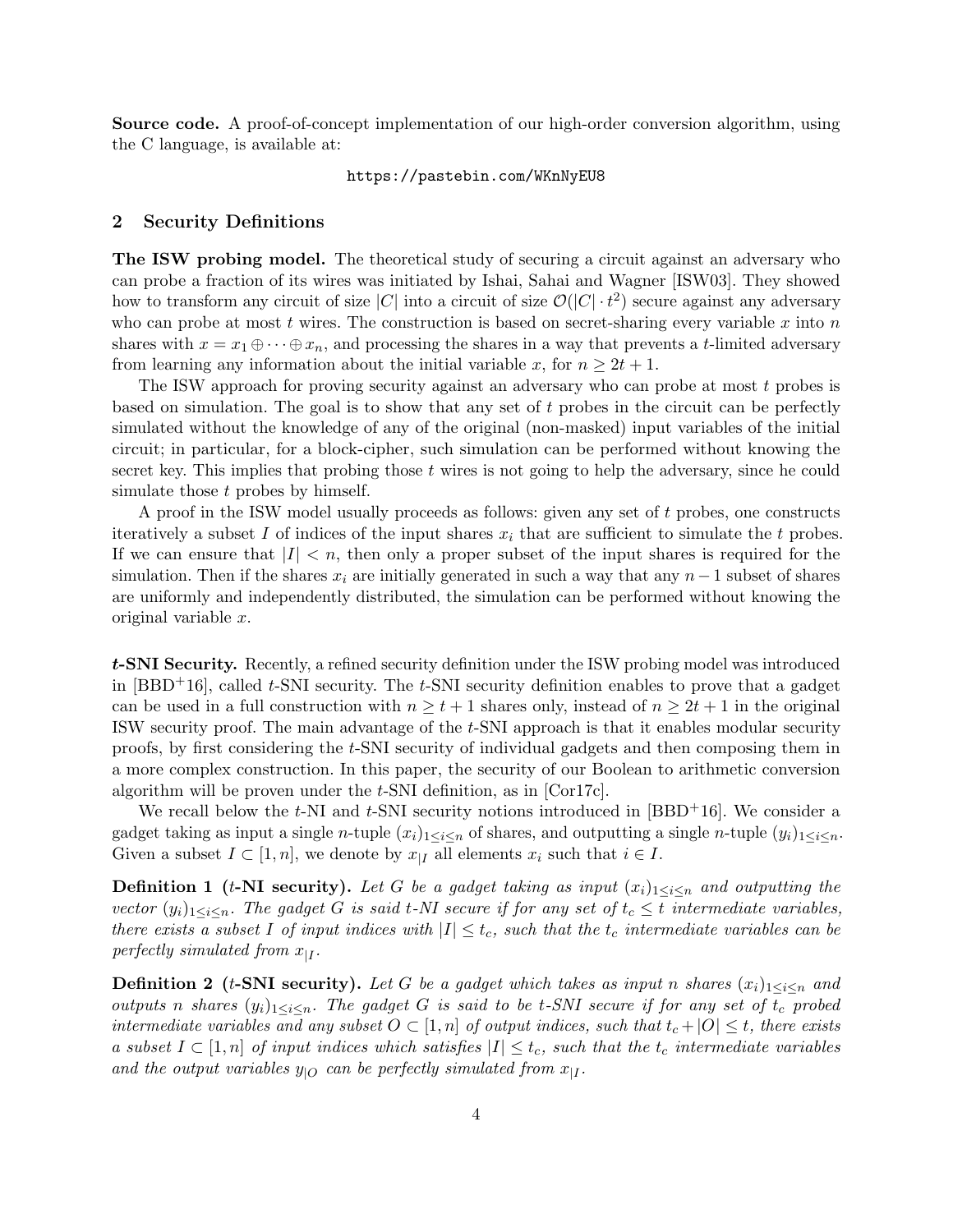The difference between the  $t$ -NI and  $t$ -SNI security notions is that in the  $t$ -SNI definition the upper-bound on the size of the input subset  $I$  does not depend on the number of output shares  $|O|$  that must be simulated. As shown in  $[BBD+16]$ , if several gadgets are t-SNI secure, then the composition of those gadgets remains  $t$ -SNI secure. Moreover the  $t$ -SNI security notion enables to prove the security of a full construction for  $n \geq t + 1$  shares, instead of  $n \geq 2t + 1$  in the original ISW security proof.

## 3 Existing Boolean to Arithmetic Conversion Algorithms

## 3.1 Goubin's First-order Conversion

We first recall Goubin's first-order algorithm for conversion from Boolean to arithmetic masking [Gou01]. The algorithm is based on the affine property of the function  $\Psi(x,r): \mathbb{F}_{2^k} \times \mathbb{F}_{2^k} \to \mathbb{F}_{2^k}$ 

$$
\Psi(x,r) = (x \oplus r) - r \pmod{2^k}
$$

More precisely, we have for any  $x, r_1, r_2 \in \mathbb{F}_{2^k}$ :

$$
\Psi(x, r_1 \oplus r_2) = x \oplus \Psi(x, r_1) \oplus \Psi(x, r_2)
$$
\n(1)

In the remaining of this paper, all additions and subtractions are performed modulo  $2^k$  for some fixed parameter k, so we omit the mod  $2^k$ . Moreover we grant higher precedence to xor than addition, so we simply write  $\Psi(x,r) = x \oplus r - r$ .

Goubin's Boolean to arithmetic conversion is based on the affine property of  $\psi$ , see (1). Given as input two Boolean shares  $x_1, x_2$  such that

$$
x=x_1\oplus x_2
$$

we can write from the definition of  $\Psi$  and from (1):

$$
x = (x_1 \oplus x_2 - x_2) + x_2 = \Psi(x_1, x_2) + x_2
$$
  
= 
$$
[(x_1 \oplus \Psi(x_1, r \oplus x_2)) \oplus \Psi(x_1, r)] + x_2
$$

where  $r \leftarrow \{0,1\}^k$  is a randomly generated value. One can therefore compute the arithmetic share:

$$
A \leftarrow (x_1 \oplus \Psi(x_1, r \oplus x_2)) \oplus \Psi(x_1, r)
$$

which eventually gives two arithmetic shares of  $x$ , as required:

$$
x = A + x_2 \pmod{2^k}
$$

We note that the above Boolean to arithmetic conversion algorithm is quite efficient as it requires only a constant number of operations, independent of  $k$ . Moreover it is easy to see that the above algorithm is secure against first-order attacks, because the left term  $x_1 \oplus \Psi(x_1, r \oplus x_2)$  is independent of  $x_2$  (thanks to the mask r), and the right term  $\Psi(x_1, r)$  is also independent from  $x_2$ ; eventually the arithmetic share  $A$  is uniformly distributed when  $x_2$  is uniformly distributed.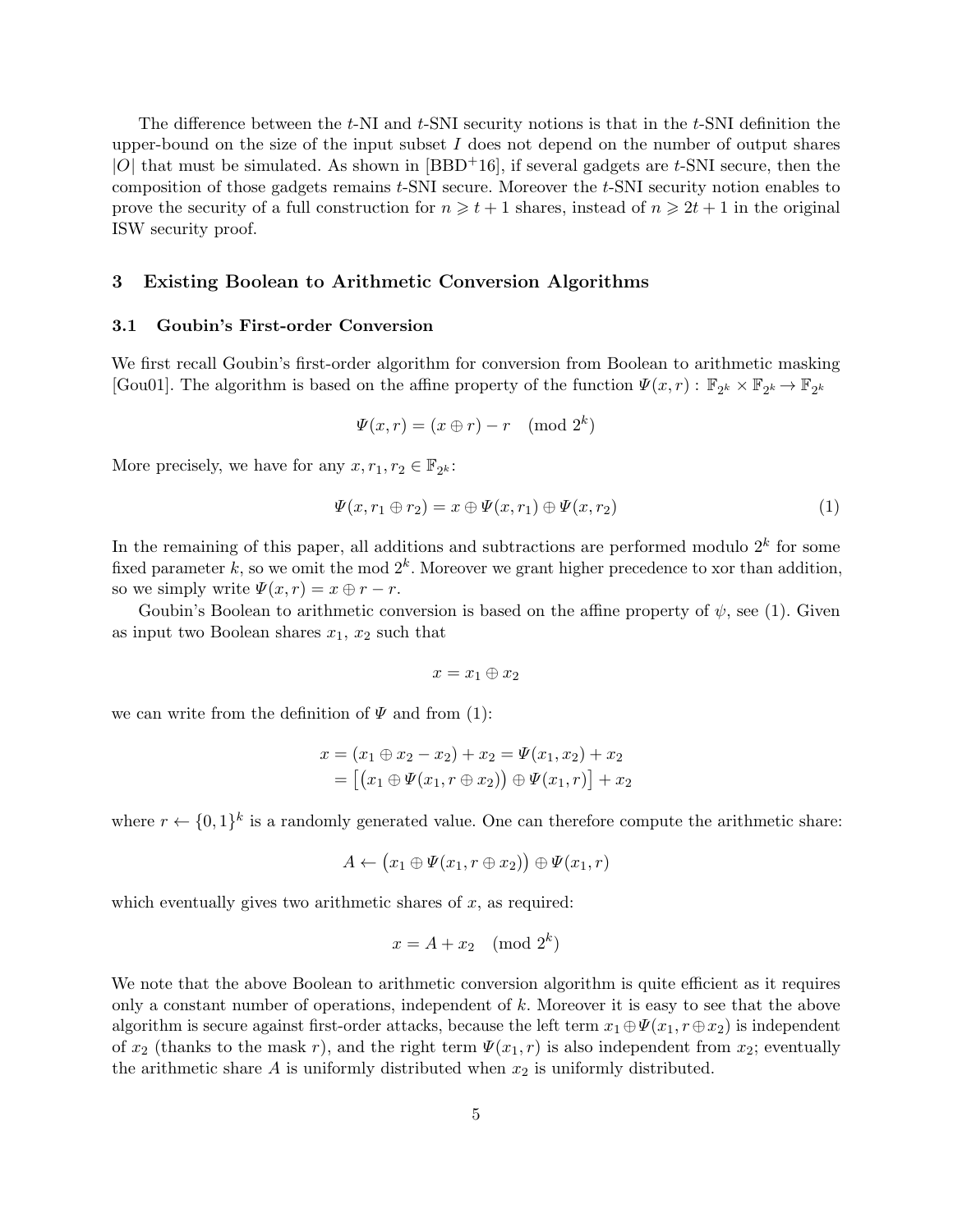## 3.2 The High-Order Boolean to Arithmetic Conversion Algorithm from [Cor17c]

A high-order Boolean to arithmetic conversion algorithm was recently described at CHES 2017 [Cor17c], with a security proof in the ISW model for  $n \ge t + 1$ . The algorithm can be seen as a generalization of Goubin's algorithm to any order, still with a complexity independent of the register size k. The algorithm takes as input n Boolean shares  $x_i$  such that

$$
x = x_1 \oplus \cdots \oplus x_n
$$

and using a recursive algorithm computes n arithmetic shares  $D_i$  such that

$$
x = D_1 + \dots + D_n \pmod{2^k}
$$

As illustrated in Fig. 2 the algorithm is recursive and makes two recursive calls to the same algorithm C with  $n-1$  inputs. The algorithm works as follows. One first performs a mask refreshing R, while expanding the  $x_i$ 's to  $n+1$  shares. One obtains, from the definition of the  $\Psi$  function:

$$
x = x_1 \oplus x_2 \oplus \cdots \oplus x_{n+1}
$$
  
=  $(x_1 \oplus \cdots \oplus x_{n+1} - x_2 \oplus \cdots \oplus x_{n+1}) + x_2 \oplus \cdots \oplus x_{n+1}$   
=  $\Psi(x_1, x_2 \oplus \cdots \oplus x_{n+1}) + x_2 \oplus \cdots \oplus x_{n+1}$ 

From the affine property of the  $\Psi$  function, the left term can be decomposed into the xor of n shares  $\Psi(x_1, x_i)$  for  $2 \leq i \leq n+1$ , where the first share is  $(\overline{n \wedge 1}) \cdot x_1 \oplus \Psi(x_1, x_2)$ :

$$
x = (\overline{n \wedge 1}) \cdot x_1 \oplus \Psi(x_1, x_2) \oplus \Psi(x_1, x_3) \oplus \cdots \oplus \Psi(x_1, x_{n+1}) + x_2 \oplus \cdots \oplus x_{n+1}
$$

We obtain that x is the arithmetic sum of two terms, each with  $n$  Boolean shares; this corresponds to the two branches in Fig. 2. One then performs a mask refreshing R on both branches, and then a compression function F that simply xors the last two shares, so there remains only  $n-1$  shares on both branches. One can then apply the Boolean to arithmetic conversion C recursively on both branches, taking as input  $n-1$  Boolean shares (instead of n), and outputting  $n-1$  arithmetic shares; we obtain:

$$
x = (A_1 + \dots + A_{n-1}) + (B_1 + \dots + B_{n-1})
$$

Eventually it suffices to do some additive grouping to obtain  $n$  arithmetic shares as output, as required:

$$
x = D_1 + \dots + D_n \pmod{2^k}
$$



Fig. 2. The sequence of gadgets in the Boolean to arithmetic conversion algorithm from [Cor17c].

As illustrated in Fig. 2, the algorithm starts with n Boolean shares, then expands to  $n+1$  shares; only n shares are used in the bottom branch, while the  $\Psi$  gadget on the upper branch decreases to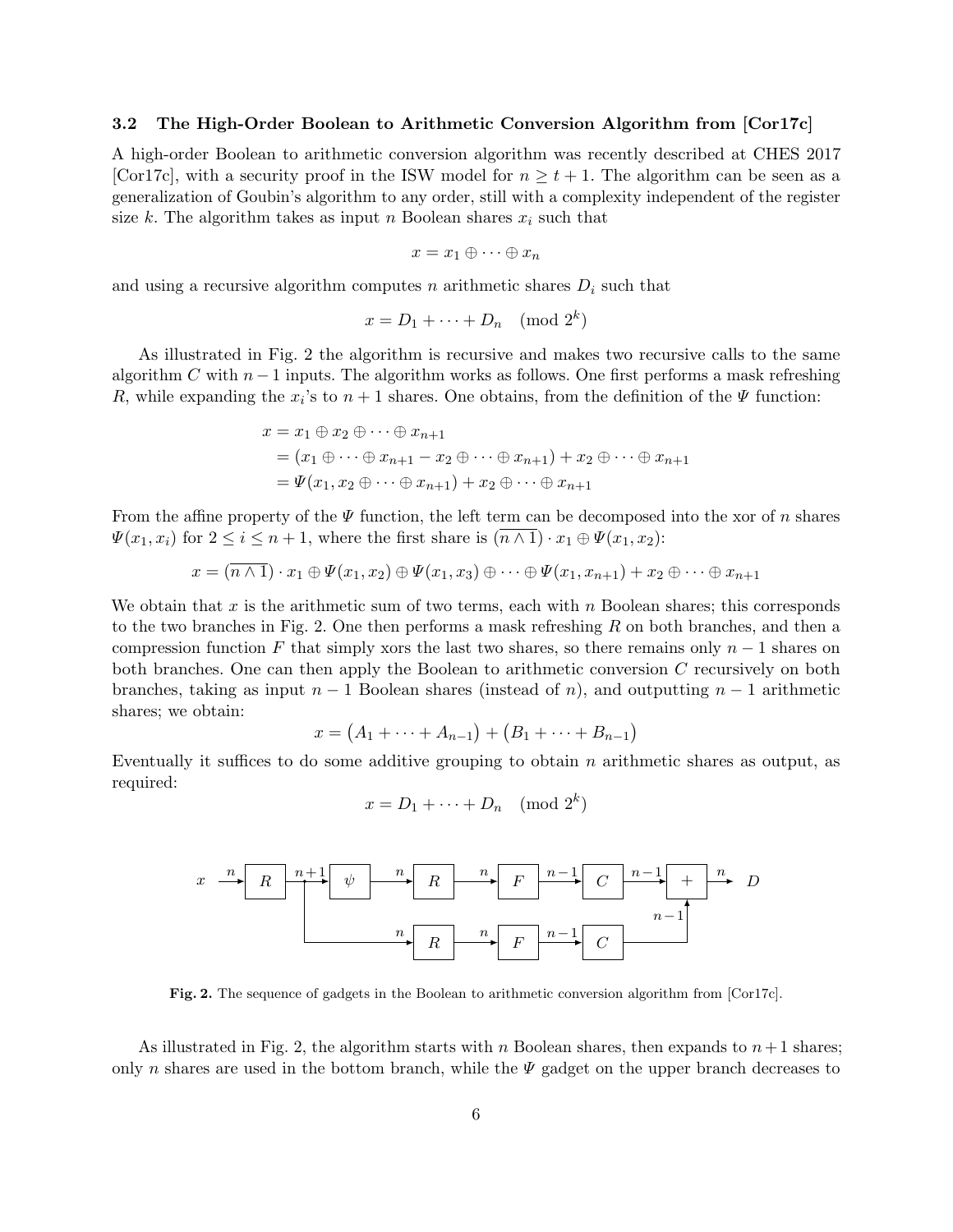n shares. On both branches the compression function F decreases to  $n-1$  shares in order to apply the algorithm recursively. Thus, on the whole, when calling  $C_n$  the number of shares follows the sequence:

$$
\mathcal{C}_n: n \to n+1 \to n \to n-1
$$

and  $\mathcal{C}_{n-1}$  is recursively called with  $n-1$  shares.

In this paper, our main contribution is to simplify the above Boolean to arithmetic conversion algorithm with the more compact sequence:

$$
\mathcal{C}_n: n+1 \to n
$$

As illustrated in Fig. 3, our new recursive algorithm  $\mathcal{C}_n$  takes as input  $n+1$  shares (instead of n) and recursively calls  $\mathcal{C}_{n-1}$  with n shares on both branches, and eventually outputs n arithmetic shares after some arithmetic grouping. Actually we rely on the  $\Psi$  function to decrease the number of shares by one; therefore the previous compression function  $F$  is not necessary anymore, and we only need a single mask refreshing instead of 3. Finally, to obtain an algorithm that converts from  $n$ Boolean shares (instead of  $n + 1$  as input of  $\mathcal{C}_n$ ) to n arithmetic shares, it suffices to initially fix  $x_{n+1} = 0$  as input. We describe our new algorithm in more details in the next section, and we show that it achieves the same level of security as the original algorithm, namely  $t$ -SNI security with  $n = t + 1$  shares.



Fig. 3. The sequence of gadgets in our new Boolean to arithmetic conversion algorithm.

### 4 Improved High-order Conversion from Boolean to Arithmetic Masking

In this section, we describe our improved high-order Boolean to arithmetic conversion algorithm. We first describe a recursive algorithm  $\mathcal{C}_n$  which, given  $n+1$  Boolean shares as input, output n arithmetic shares. Then as mentioned previously, to convert from n Boolean shares instead of  $n + 1$ , it suffices to initially let  $x_{n+1} = 0$ .

#### 4.1 The new Algorithm

Our recursive algorithm  $C_n$  takes as input  $n + 1$  Boolean shares  $x_i$  such that:

$$
x = x_1 \oplus \cdots \oplus x_{n+1}
$$

and outputs n arithmetic shares  $D_i$  such that

$$
x = D_1 + \dots + D_n \pmod{2^k}
$$

For  $n = 1$ , the algorithm takes as input two shares  $x_1$  and  $x_2$  and simply outputs  $D_1 = x_1 \oplus x_2$ . We now assume that  $n \geq 2$ ; see Fig. 3 for an illustration of the algorithm.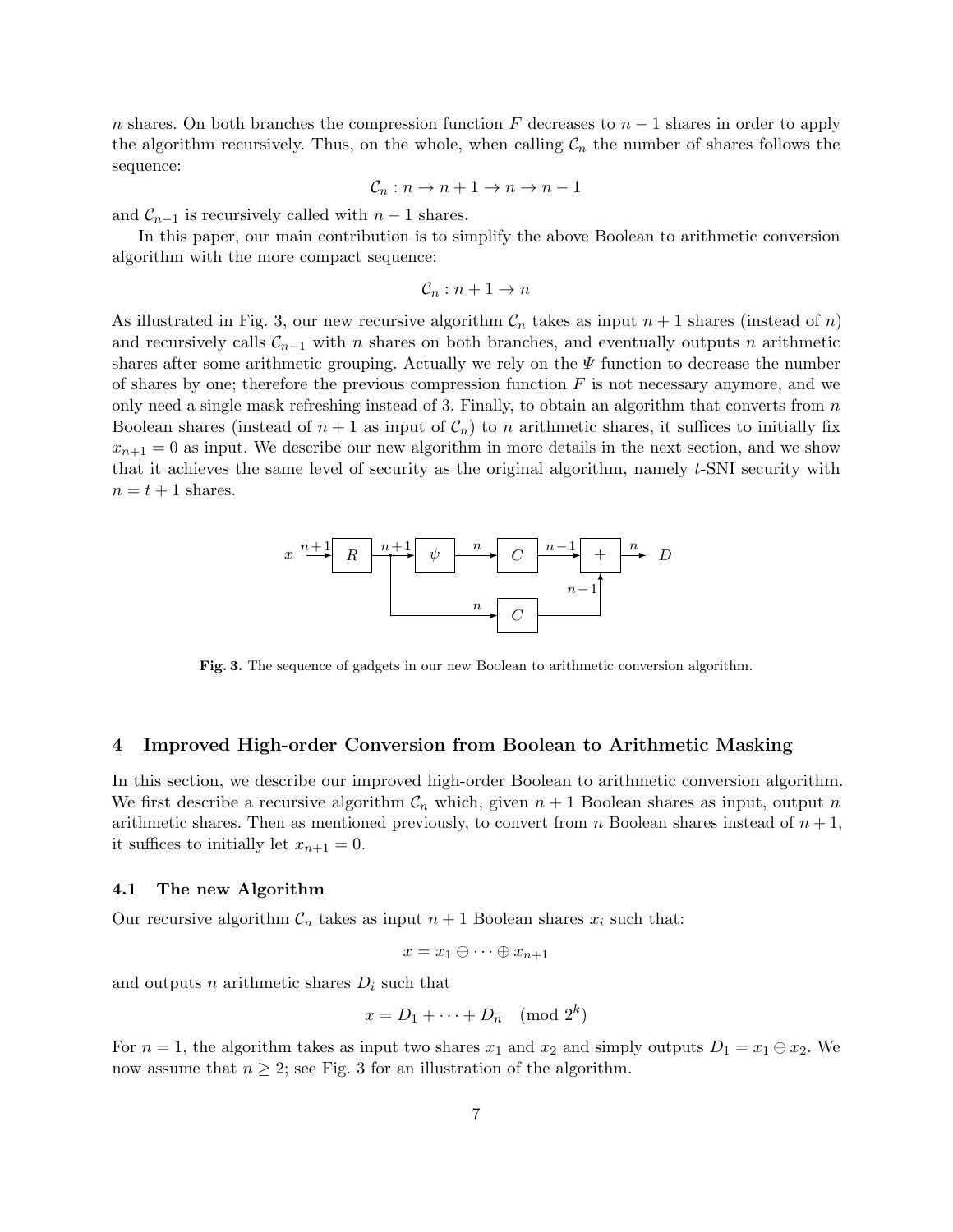1. We first perform a mask refreshing of the  $n+1$  shares  $x_i$ 's, so that we obtain the following  $n+1$ shares:

$$
y_1, \ldots, y_{n+1} \leftarrow \mathsf{ReferenceshMask}_{n+1}(x_1, \ldots, x_{n+1})
$$

See below for the definition of the RefreshMasks algorithm. We can write:

$$
x = y_1 \oplus y_2 \oplus \cdots \oplus y_{n+1}
$$
  
=  $y_2 \oplus \cdots \oplus y_{n+1} + (y_1 \oplus \cdots \oplus y_{n+1} - y_2 \oplus \cdots \oplus y_{n+1})$   
=  $y_2 \oplus \cdots \oplus y_{n+1} + \Psi(y_1, y_2 \oplus \cdots \oplus y_{n+1})$ 

2. Thanks to the affine property of  $\Psi$ , this gives:

$$
x = y_2 \oplus \cdots \oplus y_{n+1} + (\overline{n \wedge 1}) \cdot y_1 \oplus \Psi(y_1, y_2) \oplus \cdots \oplus \Psi(y_1, y_{n+1})
$$

Therefore, we let  $z_1 \leftarrow (\overline{n \wedge 1}) \cdot y_1 \oplus \Psi(y_1, y_2)$  and  $z_i \leftarrow \Psi(y_1, y_{i+1})$  for all  $2 \leq i \leq n$ . This gives:

$$
x = y_2 \oplus \cdots \oplus y_{n+1} + z_1 \oplus \cdots \oplus z_n \tag{2}
$$

3. We perform two recursive calls to the Boolean to arithmetic conversion algorithm  $\mathcal{C}_{n-1}$ :

$$
A_1, \ldots, A_{n-1} \leftarrow C_{n-1}(y_2, \ldots, y_{n+1})
$$
  

$$
B_1, \ldots, B_{n-1} \leftarrow C_{n-1}(z_1, \ldots, z_n)
$$

This gives from (2):

$$
x = A_1 + \dots + A_{n-1} + B_1 + \dots + B_{n-1}
$$

4. We reduce the number of arithmetic shares from  $2n - 2$  to n by some additive grouping as in [Cor17c], letting  $D_i \leftarrow A_i + B_i$  for  $1 \leq i \leq n-2$ , and  $D_{n-1} \leftarrow A_{n-1}$  and  $D_n \leftarrow B_{n-1}$ . This gives as required the n arithmetic shares as output:

$$
x = D_1 + \dots + D_n \pmod{2^k}
$$

This completes the description of the recursive algorithm. Note that our recursive algorithm takes as input  $n+1$  Boolean shares  $x_i$  and outputs n arithmetic shares  $D_i$ . To convert from n Boolean shares only, we simply let  $x_{n+1} = 0$ . Formally, we obtain the following algorithm.

Algorithm 1 High-order Boolean to Arithmetic Conversion

**Input:**  $x_1, \ldots, x_n$ **Output:**  $D_1, \ldots, D_n$  such that  $x_1 \oplus \cdots \oplus x_n = D_1 + \cdots + D_n \pmod{2^k}$ 1:  $D_1, \ldots, D_n \leftarrow C_n(x_1, \ldots, x_n, 0)$ 2: return  $D_1, \ldots, D_n$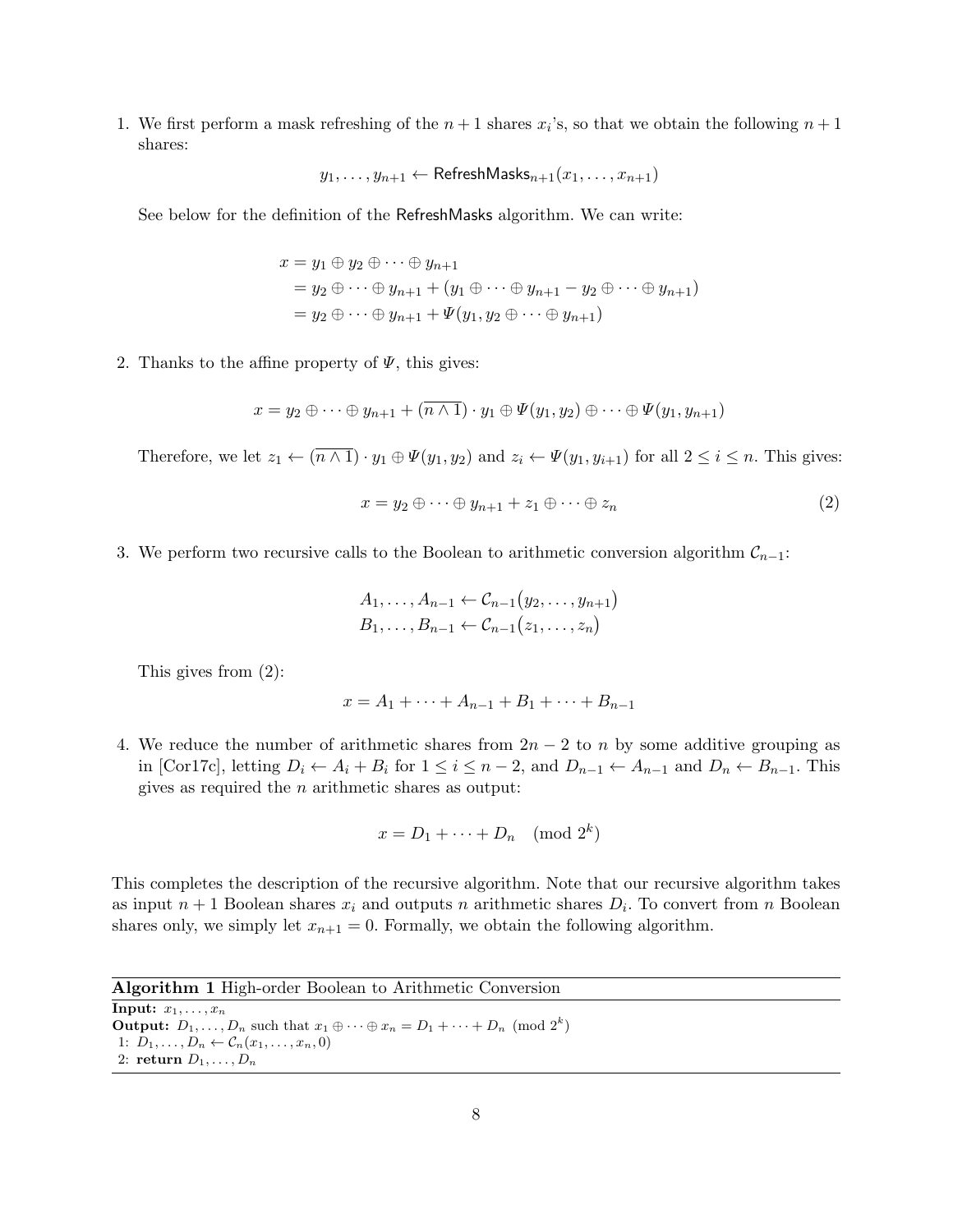**Algorithm 2**  $\mathcal{C}_n$ : Recursive high-order Boolean to Arithmetic Conversion  $(n+1 \rightarrow n$  shares)

**Input:**  $x_1, \ldots, x_{n+1}$ **Output:**  $D_1, \ldots, D_n$  such that  $x_1 \oplus \cdots \oplus x_{n+1} = D_1 + \cdots + D_n \pmod{2^k}$ 1: if  $n = 1$  then 2: return  $D_1 \leftarrow x_1 \oplus x_2$ 3: end if 4:  $y_1, \ldots, y_{n+1} \leftarrow$  RefreshMasks $(x_1, \ldots, x_{n+1})$ 5:  $z_1 \leftarrow (\overline{n \wedge 1}) \cdot y_1 \oplus \Psi(y_1, y_2)$ 6: for  $i = 2$  to n do 7:  $z_i \leftarrow \Psi(y_1, y_{i+1})$ 8: end for 9:  $A_1, \ldots, A_{n-1} \leftarrow C_{n-1}(y_2, \ldots, y_{n+1})$ 10:  $B_1, \ldots, B_{n-1} \leftarrow C_{n-1}(z_1, \ldots, z_n)$ 11: for  $i = 1$  to  $n - 2$  do 12:  $D_i \leftarrow A_i + B_i$ 13: end for 14:  $D_{n-1}$  ←  $A_{n-1}$ 15:  $D_n \leftarrow B_{n-1}$ 16: return  $D_1, \ldots, D_n$ 

### Algorithm 3 RefreshMasks

Input:  $x_1, \ldots, x_n$ **Output:**  $y_1, \ldots, y_n$  such that  $y_1 \oplus \cdots \oplus y_n = x_1 \oplus \cdots \oplus x_n$ 1:  $y_1 \leftarrow x_1$ 2: for  $i = 2$  to n do 3:  $r_i \leftarrow \{0, 1\}^k$ 4:  $y_i \leftarrow x_i \oplus r_i$ 5:  $y_1 \leftarrow y_1 \oplus r_i$   $\triangleright y_{1,i} = x_1 \oplus \bigoplus_{j=2}^i r_j$ 6: end for 7: return  $y_1, \ldots, y_n$ 

**Theorem 1 (Completeness).** Algorithm 1, when taking  $x_1, \ldots, x_n$  as input, outputs  $D_1, \ldots, D_n$ such that  $x_1 \oplus \cdots \oplus x_n = D_1 + \cdots + D_n \pmod{2^k}$ .

Proof. The proof is straightforward from the above description. Since Algorithm 1 runs the recursive  $\mathcal{C}_n$  algorithm with  $x_{n+1} = 0$ , it suffices to prove the completeness of  $\mathcal{C}_n$ . The completeness property clearly holds for  $n = 1$ . Assuming that completeness holds for  $n - 1$  shares, we obtain:

$$
\sum_{i=1}^{n} D_i = \sum_{i=1}^{n-1} A_i + \sum_{i=1}^{n-1} B_i = \bigoplus_{i=2}^{n+1} y_i + \bigoplus_{i=1}^{n} z_i = \bigoplus_{i=2}^{n+1} y_i + \Psi \left( y_1, \bigoplus_{i=2}^{n+1} y_i \right) = \bigoplus_{i=1}^{n+1} y_i = \bigoplus_{i=1}^{n+1} x_i
$$

and therefore completeness of  $\mathcal{C}_n$  holds for *n* shares.  $\square$ 

#### 4.2 Complexity Analysis

**Time Complexity.** We denote by  $T_n$  the number of operations of the  $\mathcal{C}_n$  algorithm, with  $n+1$ input shares and n output shares. Since  $C_1$  is a single xor, we have  $T_1 = 1$ . The complexity of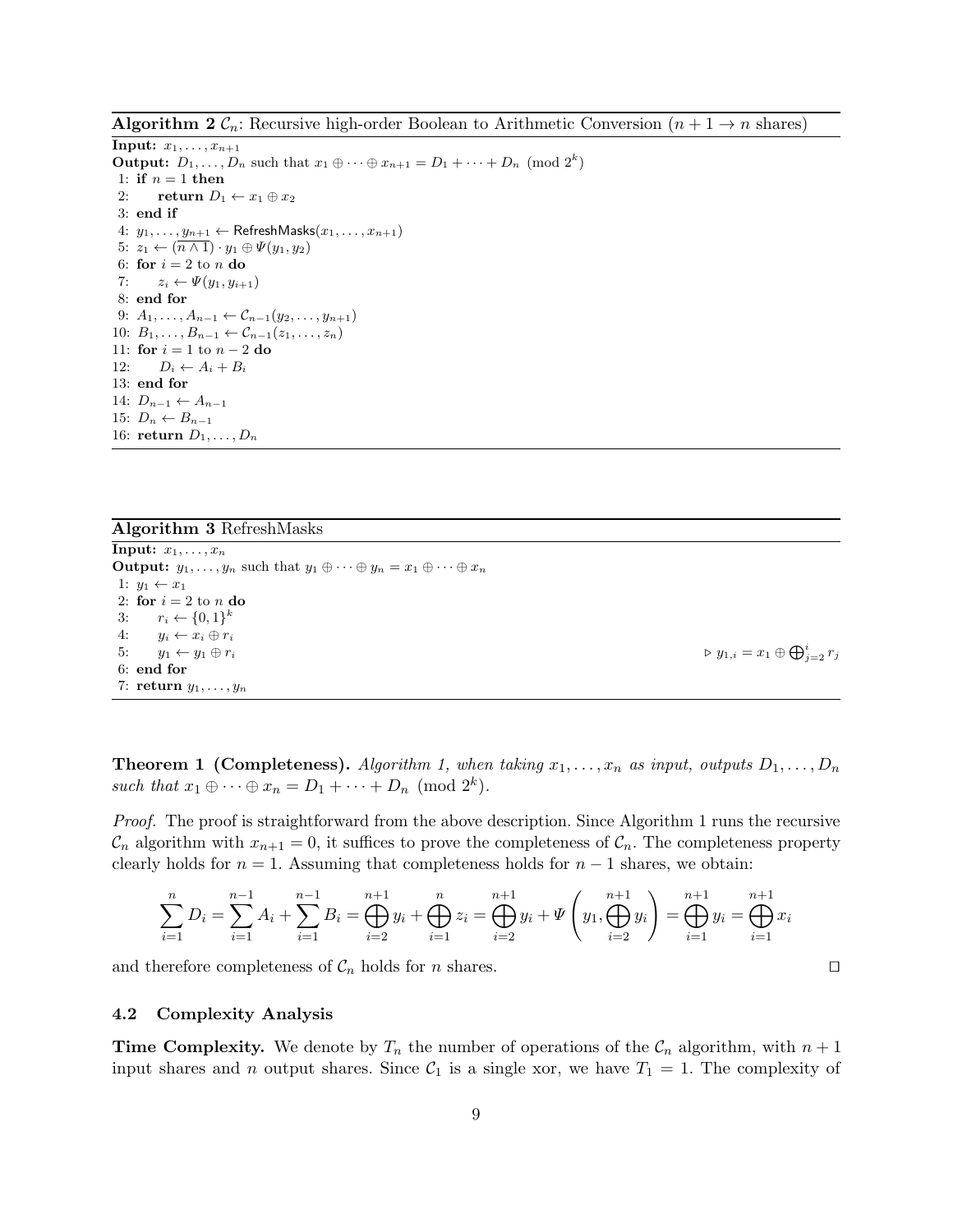RefreshMasks with  $n + 1$  shares is  $3(n + 1) - 3 = 3n$  operations. The computation of the  $\Psi$  function requires 2 operations, and as in [Cor17c], we assume that computing  $(\overline{n \wedge 1}) \cdot y_1 \oplus \Psi(y_1, y_2)$  requires 5 operations, which gives a total of  $2n + 3$  operations. Finally, the additive grouping requires  $n - 2$ operations. We obtain:

$$
T_n = [3 \cdot n] + [2 \cdot n + 3] + 2 \cdot T_{n-1} + [n-2]
$$
  
=  $2 \cdot T_{n-1} + 6 \cdot n + 1$ 

which gives:

$$
T_n = 10 \cdot 2^n - 6 \cdot n - 13 ,
$$

compared to  $T_n = 14 \cdot 2^n - 12 \cdot n - 21$  in [Cor17c]. Therefore, the complexity of our algorithm is still exponential in n, but with an expected speed-up factor of  $29\%$  for large n, compared to [Cor17c].

Note that the complexity of our algorithm is  $\mathcal{O}(2^n)$ , instead of  $\mathcal{O}(n^2 \cdot k)$  in [CGV14]. However for small values of n our conversion algorithm is still one order of magnitude more efficient than  $[CGV14]$ ; see Table 2 for a comparison with existing algorithms; for [CGV14] we use the same operation count as estimated in [Cor17c], for  $k = 32$  bits. Concrete implementation results will be further given in Section 7.

| $B \rightarrow A$ conversion |   | Security order $t$ |     |     |     |         |          |        |                                                          |  |
|------------------------------|---|--------------------|-----|-----|-----|---------|----------|--------|----------------------------------------------------------|--|
|                              |   |                    | 3   | 4   |     | 6       | 8        | 10     | 12                                                       |  |
| Goubin [Gou01]               | ⇁ |                    |     |     |     |         |          |        |                                                          |  |
| Hutter-Tunstall [HT16]       |   | 36                 |     |     |     |         |          |        |                                                          |  |
| CGV, 32 bits [CGV14]         |   | 2098               |     |     |     |         |          |        | 3664   7752   10 226   14 698   28 044   39 518   56 344 |  |
| Coron $[Cor17c]$             |   | 55                 | 155 | 367 | 803 | 1 687   | 7 0 3 9  |        | 28 519   114 511                                         |  |
| Our algorithm (Section 4.1)  |   | 49                 | 123 | 277 | 591 | 1 2 2 5 | $5\,053$ | 20 401 | 81 829                                                   |  |

**Table 2.** Operation count for Boolean to arithmetic conversion algorithms, up to security order  $t = 12$ , with  $n = t + 1$ shares. For the Hutter-Tunstall algorithm we have written 36 operations instead of 31 to include the generation of 5 randoms.

**Memory Complexity.** Along with the  $n + 1$  input shares, the algorithm requires  $2n + 1$  other shares  $y_i$  and  $z_i$ 's,  $2(n-1)$  shares  $A_i$  and the  $B_i$ , and finally n output shares  $D_i$  for a total of  $5 n-1$ shares (excluding the input shares). As the two recursive calls are done sequentially, we add the memory consumption of a single call to  $\mathcal{C}_{n-1}$ . Denoting  $M_n$  the memory consumption of  $\mathcal{C}_n$ , we obtain:

$$
M_n = 5n - 1 + M_{n-1}
$$

with  $M_1 = 1$ . This gives:

$$
M_n = 1 + \sum_{i=2}^{n} (5i - 1) = \frac{5}{2}n^2 + \frac{3}{2}n - 3
$$

which is quadratic in the number of shares  $n$ .

Note that if the algorithm  $C_n$  computes its result in place, the input shares  $x_i$  can be used to store successively  $y_i$ , then  $A_i$ , then  $D_i$ . Only n additional shares  $z_i$  are required. They are also used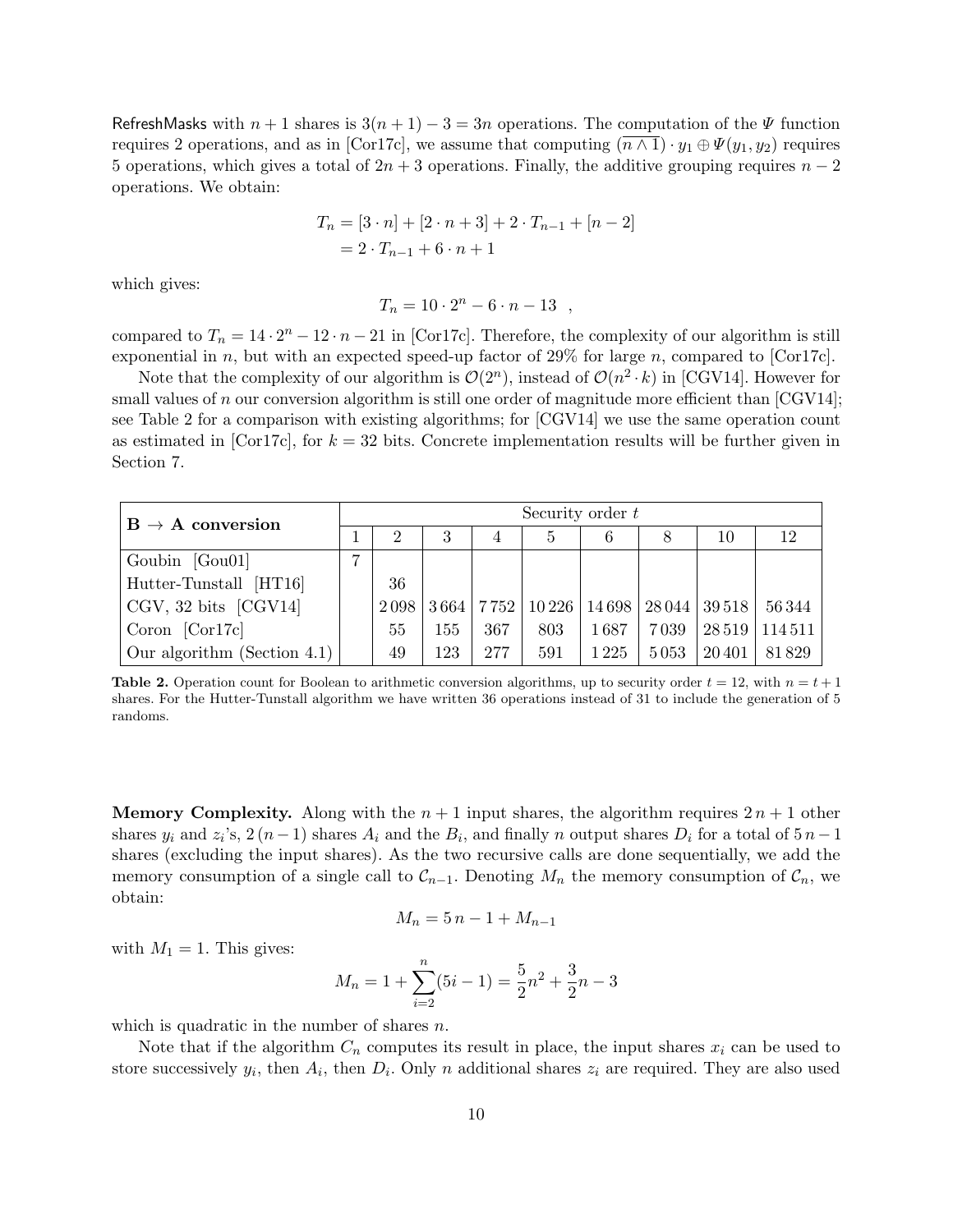to store the  $B_i$  as the recursive call to  $C_{n-1}$  also performs in place. In this context, the memory complexity is reduced to

$$
M_n = n + M_{n-1} = \frac{n (n + 1)}{2}.
$$

**Random Generation.** We denote by  $R_n$  the number of random generations performed within the  $\mathcal{C}_n$  algorithm. Since the  $\mathcal{C}_n$  algorithm executes a RefreshMasks with  $n+1$  shares, which requires the generation of *n* random values, and then recursively calls  $\mathcal{C}_{n-1}$  twice, we have:

$$
R_n = n + 2 \cdot R_{n-1}
$$

where  $R_1 = 0$  since  $C_1$  only performs a xor. This gives the following complexity for  $R_n$ :

$$
R_n = 3 \cdot 2^{n-1} - n - 2 \quad ,
$$

which is also exponential in the number of shares, but about 50% smaller than in [Cor17c] for which  $R_n = n + 2 \cdot (n - 1) + 2 \cdot R_{n-1}$  with  $R_2 = 2$ , which gives  $R_n = 3 \cdot 2^n - 3 \cdot n - 4$ ; see Table 3 for a comparison.

| $B \rightarrow A$ conversion                                                     |  | Security order $t$ |  |  |  |               |  |  |  |
|----------------------------------------------------------------------------------|--|--------------------|--|--|--|---------------|--|--|--|
|                                                                                  |  |                    |  |  |  | 3   4   5   6 |  |  |  |
| Previous algorithm [Cor17c]   2   11   32   77   170   359   1505   6107   24533 |  |                    |  |  |  |               |  |  |  |
| Our algorithm (Section 4.1)   2   7   18   41   88   183   757   3059   12273    |  |                    |  |  |  |               |  |  |  |

Table 3. Number of random generations for Boolean to arithmetic conversion algorithms from [Cor17c] and this paper, up to security order  $t = 12$ , with  $n = t + 1$  shares.

## 5 Security Proof of Algorithm 1

We prove that our new algorithm achieves the same level of security as the previous algorithm in [Cor17c], namely t-SNI security with  $n = t+1$  shares, that is  $(n-1)$ -SNI security. This means that the algorithm with n shares is secure against an adversary with at most  $n-1$  probes. Furthermore, the t-SNI property allows to compose the algorithm in a larger construction, without decreasing the security order.

**Theorem 2** (t-SNI of Algorithm 1). Let  $(x_i)_{1 \leq i \leq n}$  be the input and let  $(D_i)_{1 \leq i \leq n}$  be the output of the Boolean to arithmetic conversion Algorithm 1. For any set of  $t_c$  intermediate variables and any subset  $O \subset [1,n]$  with  $t_c + |O| < n$ , there exists a subset I of input indices such that the  $t_c$ intermediate variables as well as  $D_{|O}$  can be perfectly simulated from  $x_{|I}$ , with  $|I| \leq t_c$ .

The rest of the section is devoted to the proof of Theorem 2.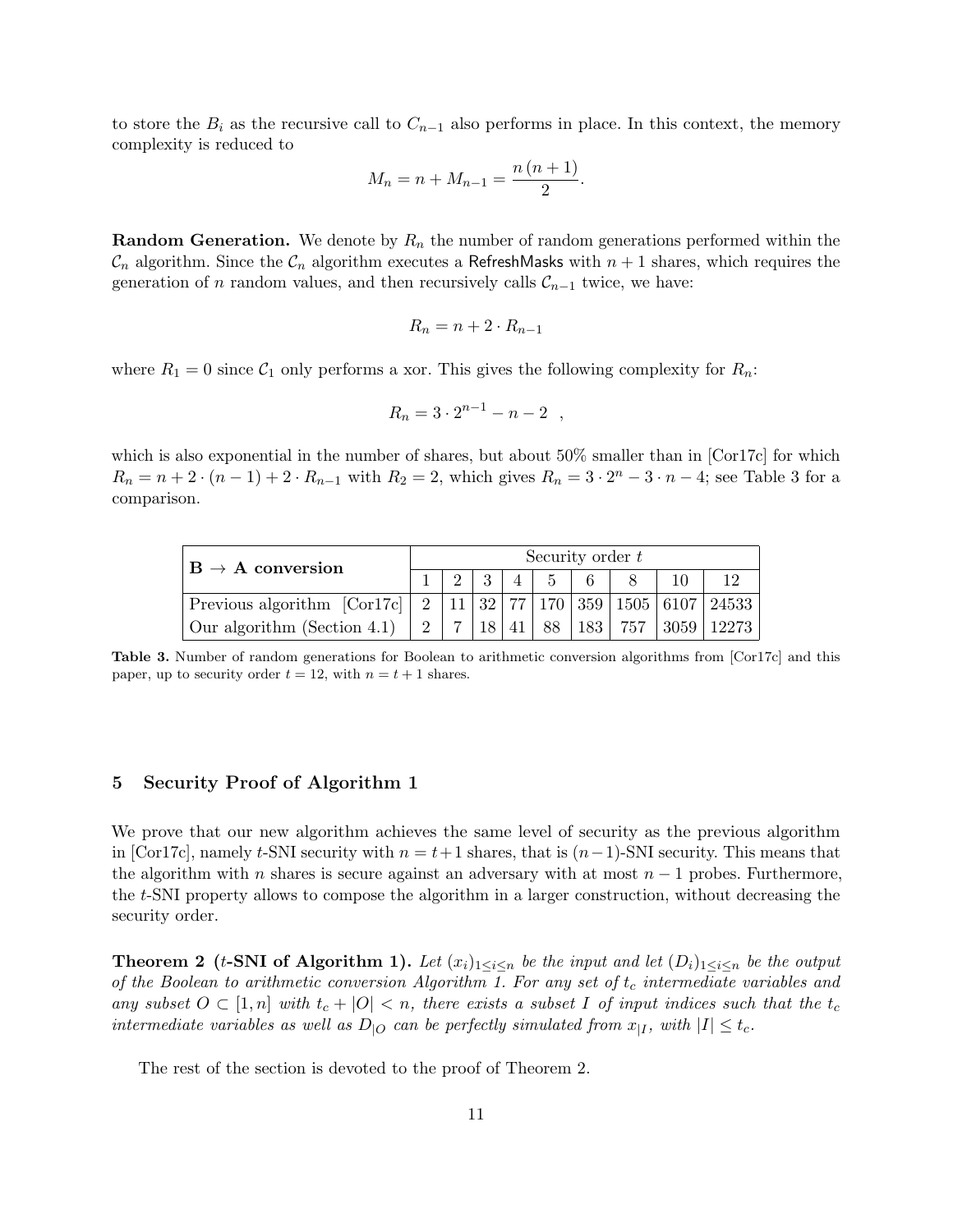#### 5.1 Properties of RefreshMasks

In this section we first recall some security properties of the RefreshMasks algorithm for proving Theorem 2; we refer to [Cor17c] for the proof of lemmas 1, 2, 3, 4 and 5 below; we then prove an additional lemma. The following lemma shows that when RefreshMasks is not probed, any subset of  $n-1$  output shares  $y_i$  is uniformly and independently distributed; see Fig. 4 for an illustration of RefreshMasks.

**Lemma 1.** Let  $(x_i)_{1\leq i\leq n}$  be the input and let  $(y_i)_{1\leq i\leq n}$  be the output of RefreshMasks. Any subset of  $n-1$  output shares  $y_i$  is uniformly and independently distributed.

The following lemma shows that when RefreshMasks is not probed, the distribution of the  $n$ output shares  $y_i$ 's can be perfectly simulated from the knowledge of  $x_1 \oplus \cdots \oplus x_n$  only; that is, the knowledge of the individual shares  $x_i$ 's is not required.

**Lemma 2.** Let  $(x_i)_{1\leq i\leq n}$  be the input and let  $(y_i)_{1\leq i\leq n}$  be the output of RefreshMasks. The distribution of  $(y_i)_{1\leq i\leq n}$  can be perfectly simulated from  $x_1\oplus\cdots\oplus x_n$ .



Fig. 4. The RefreshMasks algorithm, with the randoms  $r_i$  accumulated on the first column.

The following lemma shows that RefreshMasks achieves the  $(n-1)$ -NI property in a straightforward way. Namely it is easy to show that any  $t_c$  probes in RefreshMasks can be perfectly simulated from the knowledge of  $x_{|I}$ , with  $|I| \leq t_c$ .

**Lemma 3** (t-NI of RefreshMasks). Let  $(x_i)_{1 \leq i \leq n}$  be the input of RefreshMasks and let  $(y_i)_{1 \leq i \leq n}$ be the output. For any set of  $t < n$  intermediate variables, there exists a subset I of input indices such that the  $t_c$  intermediate variables can be perfectly simulated from  $x_{|I}$ , with  $|I| \leq t_c$ .

The following lemma is a refinement of the basic t-NI property of RefreshMasks; namely it shows that a slightly better bound on |I| can be obtained if we assume that  $y_1$  is among the probed variables. Note that in this paper we consider a RefreshMasks algorithm where the randoms are accumulated on  $x_1$ , instead of  $x_n$  in  $\lfloor \text{Cor17c} \rfloor$ , and therefore we must assume that  $y_1$  is among the probed variables, instead of  $y_n$ . The improved bound will be required to prove the t-SNI property of Algorithm 1. Namely the adversary can probe for example  $t_c$  of the variables  $z_i = \Psi(y_1, y_{i+1}),$ whose simulation then requires the knowledge of  $t_c + 1$  variables  $y_i$ ; thanks to the stronger bound, since  $y_1$  is always among the variables to be simulated, this requires the knowledge of only  $t_c$  input shares  $x_i$  (instead of  $t_c + 1$ ), as required for the t-SNI bound.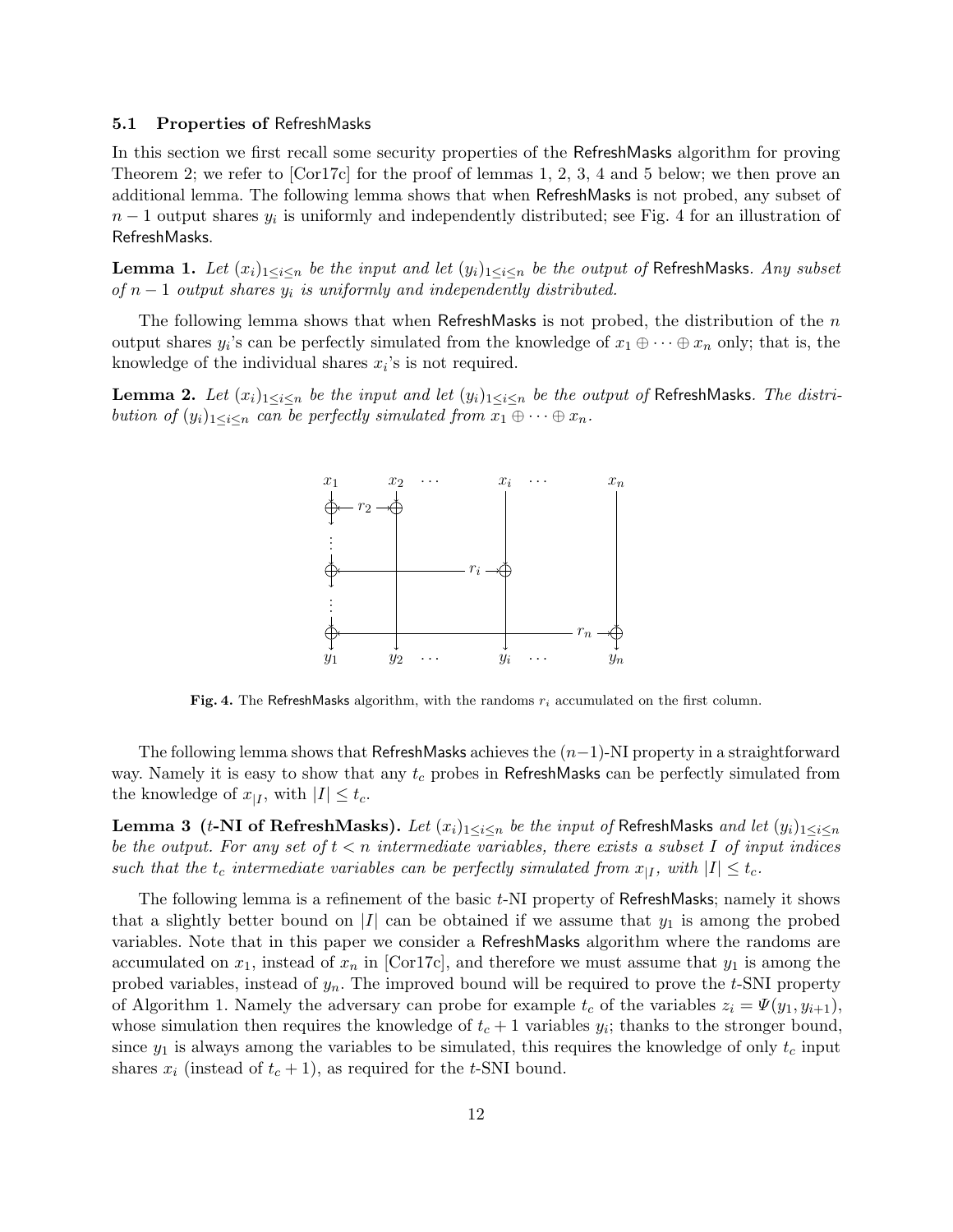**Lemma 4** ([Cor17c]). Let  $x_1, \ldots, x_n$  be the input of a RefreshMasks where the randoms are accumulated on  $x_1$ , and let  $y_1, \ldots, y_n$  be the output. Let  $t_c$  be the number of probed variables, with  $t_c < n$ . If  $y_1$  is among the probed variables, then there exists a subset I such that all probed variables can be perfectly simulated from  $x_{|I}$ , with  $|I| \leq t_c - 1$ .

The following lemma is similar, except that we consider an adversary with  $t_c = n$  probes, instead of  $t_c < n$ . In that case the adversary could probe all  $y_i$ 's and learn  $x_1 \oplus \cdots \oplus x_n = y_1 \oplus \cdots \oplus y_n$ ; as shown in Lemma 2, if only the  $y_i$ 's are probed, then all  $y_i$ 's can be perfectly simulated from the knowledge of  $x_1 \oplus \cdots \oplus x_n$  only, without the knowledge of the individual  $x_i$ 's. The following lemma shows that this is essentially the best that the adversary can do, when we assume that  $y_1$  is among the probed variables; in that case, either all  $n$  probes in the circuit can be simulated from  $x_1 \oplus \cdots \oplus x_n$  only, or they can be simulated from  $x_{|I}$  with the improved bound  $|I| \leq n-1$ . As explained in [Cor17c], the restriction on probing  $y_1$  is necessary, otherwise one could probe the n input shares  $x_i$  directly, and learn the value of the individual shares  $x_i$  (and not only their xor).

**Lemma 5** ([Cor17c]). Let  $x_1, \ldots, x_n$  be the input of a RefreshMasks where the randoms are accumulated on  $x_1$ , and let  $y_1, \ldots, y_n$  be the output. Let  $t_c$  be the number of probed variables, with  $t_c = n$ . If  $y_1$  is among the probed variables, then either all probed variables can be perfectly simulated from  $x_1 \oplus \cdots \oplus x_n$ , or there exists a subset I with  $|I| \leq n-1$  such that they can be perfectly simulated from  $x_{|I}$ .

Finally, we prove the following additional lemma for the proof of Theorem 2. We show that if the adversary probes exactly one intermediate variable z in the RefreshMasks algorithm except  $y_1$ , then this variable can be simulated with at most one input  $x_i$ , and moreover  $y_1$  has the uniform distribution given z. In Section 6 we will describe a formal verification of the lemma.

**Lemma 6.** Let  $x_1, \ldots, x_n$  be the input of RefreshMasks and let  $y_1, \ldots, y_n$  be the output, for  $n \geq 3$ . Consider a single probe z on any intermediate variable of the circuit except  $y_1$ . The distribution of z can be simulated from  $x_{|I}$  with  $|I| \leq 1$ , and given z the distribution of  $y_1$  is uniform.

*Proof.* We consider the four possible cases for the probe  $z$  in RefreshMasks:

- if the probe is an input variable  $z = x_i$ , then we set  $I = \{i\}$  and the variable  $x_i$  can be perfectly simulated from  $x_{|I}$  with  $|I| \leq 1$ . Furthermore, from Lemma 1, the variable  $y_1$  is uniformly distributed given z.
- if the probe is a random variable  $z = r_i$ , then we can perfectly simulate the variable  $r_i$  by a random value as in the real circuit, and we can take  $I = \emptyset$ . Furthermore, since we have  $n \geq 3$ , at least another random  $r_j$  has not been probed, and therefore the value  $y_1$  has the uniform distribution given z.
- if the probe is an output variable  $z = y_i$  (recall that  $y_1$  is not probed), then one can apply Lemma 1 since  $n \geq 3$  and therefore  $n-1 \geq 2$ , which ensures that the two variables  $y_1$  and  $y_i$  are uniformly and independently distributed. As a consequence, the variable  $z = y_i$  can be perfectly simulated by a random value, with  $I = \emptyset$ , and the distribution of  $y_1$  is uniform given z.
- if the probe is an intermediate variable  $z = y_{1,i} = x_1 \oplus r_2 \oplus \cdots \oplus r_i$  with  $2 \leq i < n$  (since by assumption the probe cannot be  $y_{1,n} = y_1$ , then because the random  $r_i$  has not been probed, the variable  $y_{1,i}$  can be perfectly simulated by a random value, with  $I = \emptyset$ . Furthermore, since  $i < n$  and the random  $r_n$  has not been probed, we deduce that  $y_1$  has the uniform distribution given z.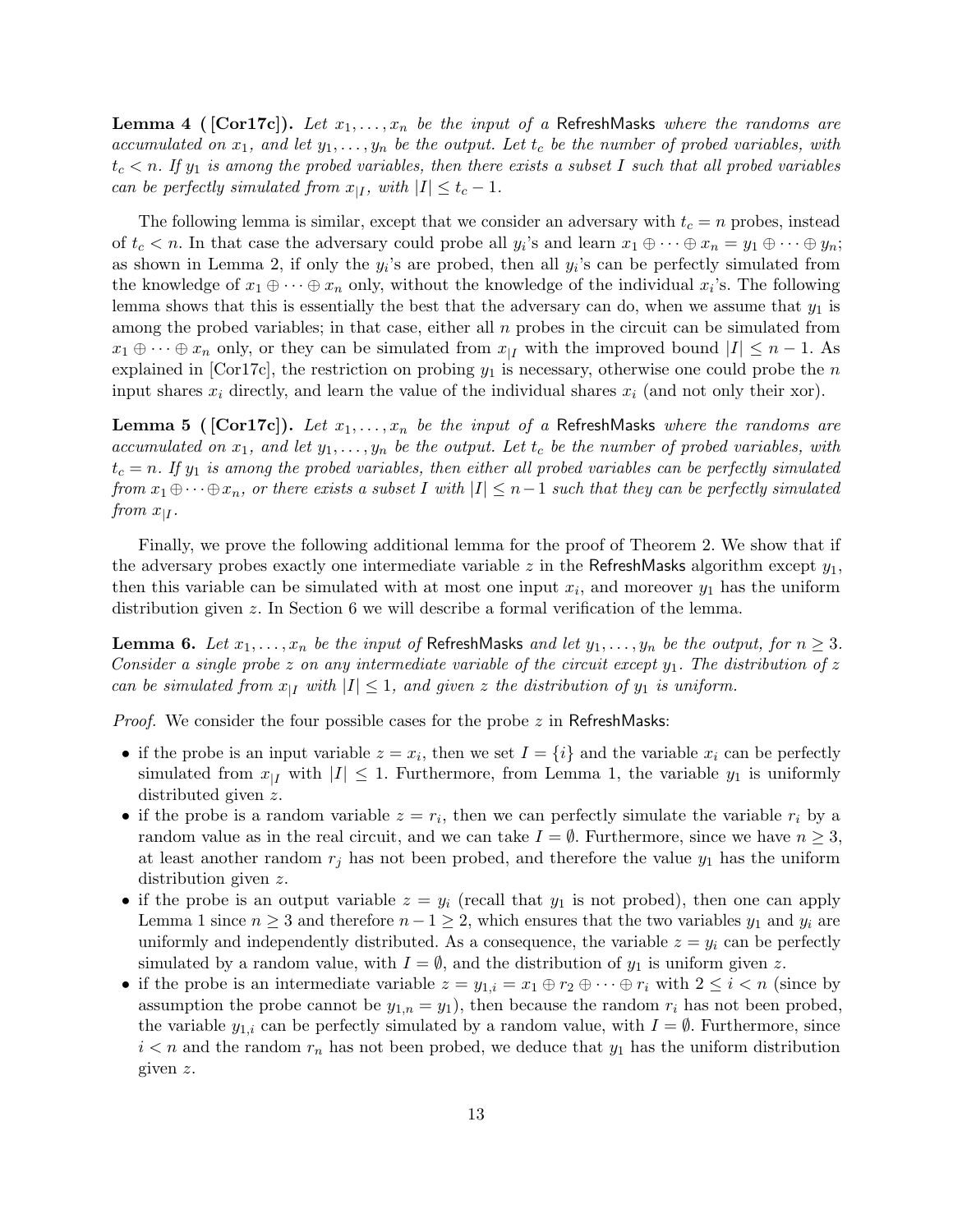Thus we have shown that if the probe z is not  $y_1$ , then z can be simulated from  $x_{|I}$  with  $|I| \leq 1$ , and given z, the value  $y_1$  has the uniform distribution. This concludes the proof of Lemma 6.  $\Box$ 

### 5.2 Security of the Recursive Algorithm  $\mathcal{C}_n$

In order to prove Theorem 2, it suffices to show that the recursive  $\mathcal{C}_n$  algorithm (Algorithm 2) has the  $(n-1)$ -SNI property. As illustrated in Fig. 5, the algorithm is recursive, and therefore our security proof will be also recursive, i.e. the  $(n-1)$ -SNI property of  $\mathcal{C}_n$  will be proven assuming the  $(n-2)$ -SNI property of  $\mathcal{C}_{n-1}$ .



**Fig. 5.** The sequence of gadgets in  $\mathcal{C}_n$ .

Globally, our security proof is relatively similar to the security proof in [Cor17c]. However, to make our recursive proof work, we must prove a stronger property for  $C_n$ . Namely when considering the  $(n-1)$ -SNI property of  $\mathcal{C}_n$ , the adversary has  $n-1$  probes at his disposal, so he could use all those  $n-1$  probes inside one of the two recursive calls to  $\mathcal{C}_{n-1}$  (see Fig. 5); in that case the  $(n-2)$ -SNI condition of  $\mathcal{C}_{n-1}$  would not be satisfied (since in principle  $\mathcal{C}_{n-1}$  can accommodate at most  $n-2$  probes), and nothing could be said about the  $(n-1)$ -SNI property of  $\mathcal{C}_n$ . Therefore we must prove recursively an additional property of  $C_n$ , similar to the property of RefreshMasks in Lemma 5: when the adversary has n probes (which corresponds to  $n-1$  probes when considering  $\mathcal{C}_{n-1}$ ), those n probes can be simulated either from the xor of the input shares  $x_i$ , or from  $x_{|I}$  with  $|I| \leq n$  (remember that  $\mathcal{C}_n$  has  $n+1$  input shares). Formally, we prove the following lemma.

**Lemma 7 (Security of C<sub>n</sub>).** Let  $(x_i)_{1\leq i\leq n+1}$  be the input and let  $(D_i)_{1\leq i\leq n}$  be the output of the Boolean to arithmetic conversion algorithm  $C_n$ . For any set of  $t_c$  intermediate variables and any subset  $O \subset [1,n]$  with  $t_c + |O| < n$ , there exists a subset I of input indices such that the  $t_c$ intermediate variables as well as  $D_{|O}$  can be perfectly simulated from  $x_{|I}$ , with  $|I| \leq t_c$ . Moreover, if  $t_c + |O| = n$ , either there exists a subset I of input indices such that the  $t_c$  intermediate variables and  $D_{|O}$  can be simulated from  $x_{|I}$  with  $|I| \leq n$ , or those variables can be simulated from  $x_1 \oplus \cdots \oplus x_{n+1}$ only.

We prove Lemma 7 recursively, following the same process as in  $[BBD+16, Sect. 4.1],$  where the t-SNI security of a construction is deduced from the t-NI or t-SNI property of its component gadgets. The sequence of gadgets of our construction is illustrated in Figure 6. The gadgets are numbered from 1 to 5, and we denote by  $\mathcal{I}^i$  the set of probed variables in Gadget *i*. Gadget 5 corresponds to the initial Refreshmasks at Step 1, which we denote by R. Gadget 4 is denoted by  $\Psi$  for the application of the  $\Psi$  function at Step 2. Gadgets 2 and 3 denote the recursive application of the conversion algorithm at Step 3. Finally, Gadget 1 denotes the additive grouping performed at Step 4.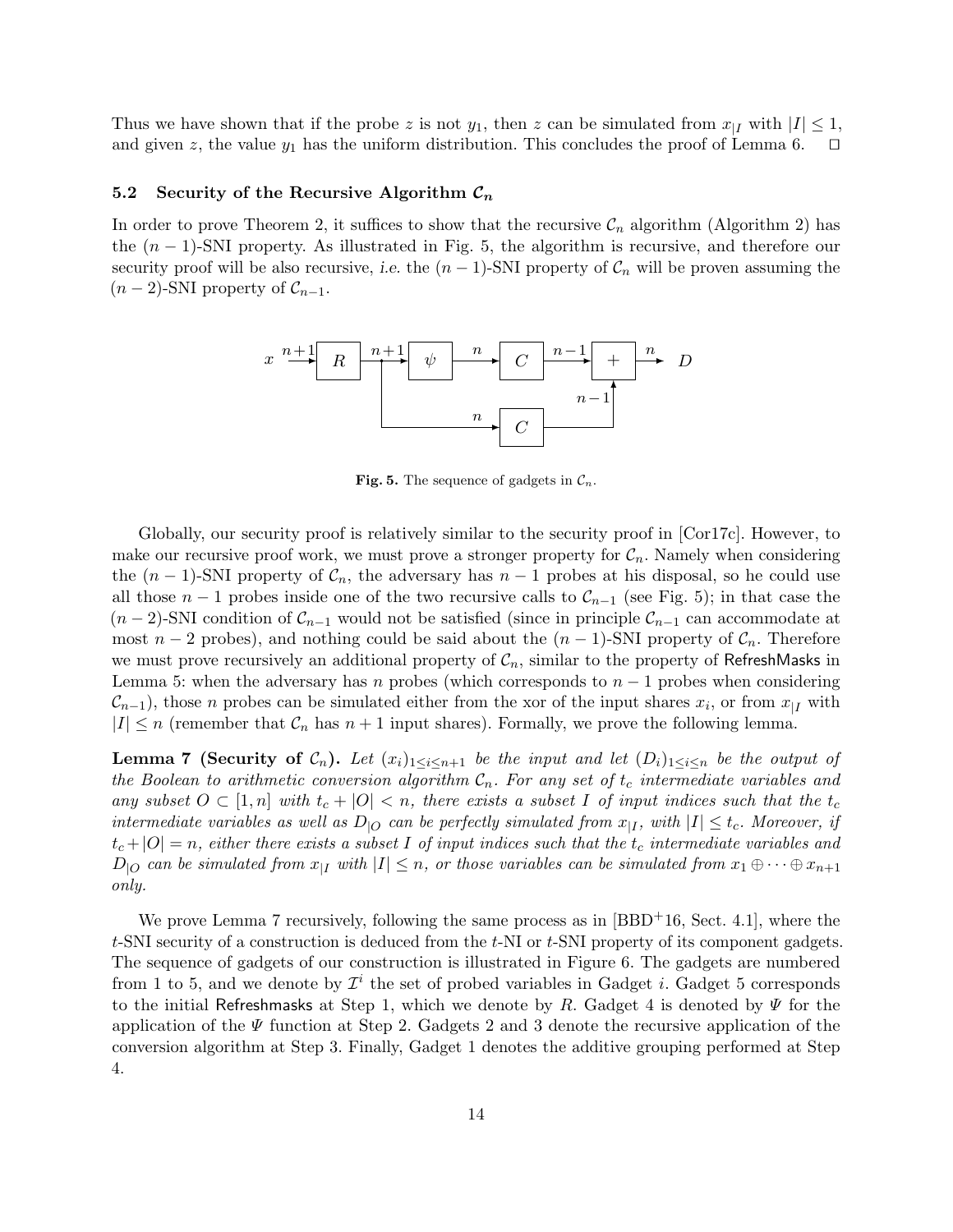

Fig. 6. The sequence of gadgets in the Boolean to arithmetic conversion algorithm.

It is easy to see that Lemma 7 is verified for  $n = 1$ , where only  $D_1 = x_1 \oplus x_2$  is computed. Namely the first condition is  $t_c + |O| < 1$ , which implies  $t_c = |O| = 0$  and we can take  $I = \emptyset$ . Secondly, when considering  $n = 1$  probe, if  $x_i$  is probed then we can let  $I = \{i\}$ , and if  $x_1 \oplus x_2$  is probed, it can be simulated from the knowledge of  $x_1 \oplus x_2$  only.

Now we show the induction step. We denote by  $t_c$  the total number of probes in the circuit, and we let  $O \subset [1, n]$  be any subset of output shares. We must prove the following two properties from Lemma 7:

- $P_1(n)$ : if  $t_c + |O| < n$ , then all  $t_c$  probed variables in the circuit and all variables  $D_{|O}$  can be perfectly simulated from  $x_{|I}$ , for some subset I satisfying  $|I| \leq t_c$ ;
- $\mathcal{P}_2(n)$ : if  $t_c + |O| = n$ , then either there exists a subset I of input indices such that the n variables can be simulated from  $x_{|I}$  with  $|I| \leq n$ , or the *n* variables can be simulated from  $x_1 \oplus \cdots \oplus x_{n+1}$ only.

The two properties  $P_1(n)$  and  $P_2(n)$  will be proven by assuming that  $P_1(n-1)$  and  $P_2(n-1)$  are satisfied. As explained previously,  $\mathcal{P}_1(1)$  and  $\mathcal{P}_2(1)$  are trivially satisfied.

**Property**  $\mathcal{P}_1(n)$ **.** We first consider the property  $\mathcal{P}_1(n)$  and therefore we assume:

 $t_c + |O| < n$ 

As in [BBD<sup>+</sup>16], the technique consists in starting from the output variables  $D<sub>1O</sub>$ , which corresponds to Gadget 1, and showing for each successive gadget that any subset of the output variables of the gadget can be simulated from a subset of its input variables; that is, we proceed in reverse order back to the input shares of the full algorithm.

**Gadget 1.** We have  $D_i = A_i + B_i$  for  $1 \leq i \leq n-2$ , and  $D_{n-1} = A_{n-1}$  and  $D_n = B_{n-1}$ . For simplicity, to avoid a change of index, we denote the last wire of the  $B_i$ 's by  $B_n$  instead of  $B_{n-1}$ , so that we can write  $D_n = B_n$ . We denote by  $P_1$  the set of probed indices in Gadget 1, with  $|P_1| \leq |\mathcal{I}^1|$ . To simulate  $D_i$  for  $1 \leq i \leq n-2$ , we must know both  $A_i$  and  $B_i$ ; to simulate  $D_{n-1}$ we must know  $A_{n-1}$  and to simulate  $D_n$  we must know  $B_n$ . The simulation of Gadget 1 can therefore be performed from the shares  $A_{|S_1^1}$  and  $B_{|S_2^1}$ , where the subsets  $S_1^1$  and  $S_2^1$  are defined as follows:

$$
S_1^1 = (O \cup P_1) \cap [1, n-1]
$$
\n(3)

$$
S_2^1 = (O \cup P_1) \cap ([1, n-2] \cup \{n\})
$$
\n(4)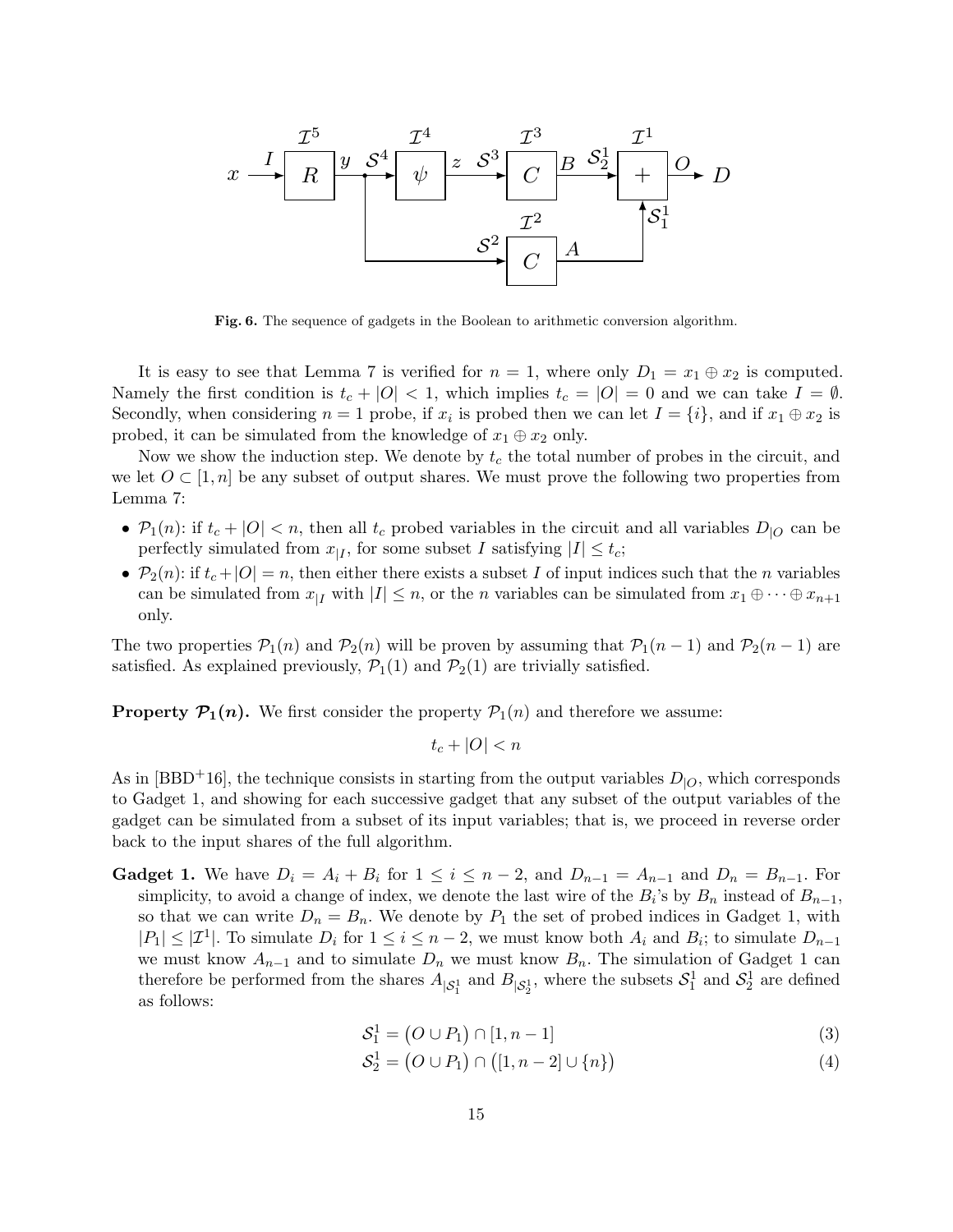We obtain the upper bound:

$$
|S_1^1| + |S_2^1| = |S_1^1 \cup S_2^1| + |S_1^1 \cap S_2^1| = |O \cup P_1| + |(O \cup P_1) \cap [1, n-2]|
$$
  
\n
$$
\leq |O| + |P_1| + n - 2 \leq |O| + |{\mathcal{I}}^1| + n - 2 \tag{5}
$$

Gadgets 2 and 3. The gadgets 2 and 3 are recursive applications of the Boolean to arithmetic conversion, with  $n-1$  shares. The t-SNI conditions for gadgets 2 and 3 correspond to property  $\mathcal{P}_1(n-1)$  and are therefore respectively:

$$
|\mathcal{S}_1^1| + |\mathcal{I}^2| < n - 1, \quad |\mathcal{S}_2^1| + |\mathcal{I}^3| < n - 1 \tag{6}
$$

We highlight that both conditions in  $(6)$  are not necessarily simultaneously satisfied. Indeed, the adversary could probe the  $n-1$  shares  $A_i$ 's which would give  $|\mathcal{S}_1^1|=n-1$ . However, we show that at least one of the two conditions in (6) must be satisfied. Indeed, if none of the two conditions is satisfied, we have  $|\mathcal{S}_1^1| + |\mathcal{I}^2| \ge n - 1$  and  $|\mathcal{S}_2^1| + |\mathcal{I}^3| \ge n - 1$ , which would give  $|S_1^1| + |S_2^1| + |T^2| + |T^3| \ge 2n-2$ . However, from (5) and  $|T^1| + |T^2| + |T^3| \le t_c$ , with  $t_c + |O| < n$ , we get:

$$
|\mathcal{S}_1^1| + |\mathcal{S}_2^1| + |\mathcal{I}^2| + |\mathcal{I}^3| \le |O| + |\mathcal{I}^1| + n - 2 + |\mathcal{I}^2| + |\mathcal{I}^3|
$$
  

$$
\le t_c + |O| + n - 2 < 2n - 2
$$

which contradicts the previous inequality. Therefore, at least one of the t-SNI conditions for gadgets 2 and 3 must be satisfied. We now distinguish three cases depending on which of the two conditions in (6) is satisfied:

• Case  $|S_1^1| + |Z^2| < n - 1$  and  $|S_2^1| + |Z^3| \ge n - 1$ . Since we have  $|S_2^1| \le |O| + |Z^1|$  from (4) and from the condition  $t_c + |O| < n$ , we obtain:

$$
n - 1 \leq |\mathcal{S}_2^1| + |\mathcal{I}^3| \leq |O| + |\mathcal{I}^1| + |\mathcal{I}^3| \leq |O| + t_c < n
$$

which gives  $|S_2^1| + |Z^3| = |O| + |Z^1| + |Z^3| = |O| + t_c = n - 1$ , and therefore  $|Z^1| + |Z^3| = t_c$ . This implies that there are no other probes in the circuit, that is, we must have  $|\mathcal{I}^i|=0$  for  $i = 2, 4, 5$ . In particular, since we have  $|\mathcal{I}^2| = 0$ , and the t-SNI condition for Gadget 2 is satisfied, we can apply the recursive property  $\mathcal{P}_1(n-1)$  and simulate all outputs of Gadget 2 with  $|\mathcal{S}^2| \leq |\mathcal{I}^2| = 0$ , which means that we can take  $\mathcal{S}^2 = \emptyset$ .

However, since the t-SNI condition for Gadget 3 is not satisfied, we cannot apply  $\mathcal{P}_1(n-1)$ , but we can still use  $P_2(n-1)$ , because  $|S_2^1|+|T^3|=n-1$ . This ensures that the  $n-1$  corresponding variables can either be simulated from  $z_{\vert S^3}$  with  $\vert S^3 \vert \leq n-1$ , or from  $z_1 \oplus \cdots \oplus z_n$  only. In the following, we deal with both cases:

• if the  $n-1$  variables can be simulated from  $z_{|S^3}$  with  $|S^3| \leq n-1$ , we obtain  $|S^4| \leq n$ . Thanks to the initial RefreshMasks (Gadget 5) which is not probed in that case, one can apply Lemma 1 which ensures that the n (out of  $n + 1$ ) variables to be simulated are uniformly and independently distributed. Therefore they can be perfectly simulated by a random value. Moreover since  $S^2 = \emptyset$ , those n variables are the only ones that must be simulated. Hence, we can take  $I = \emptyset$ .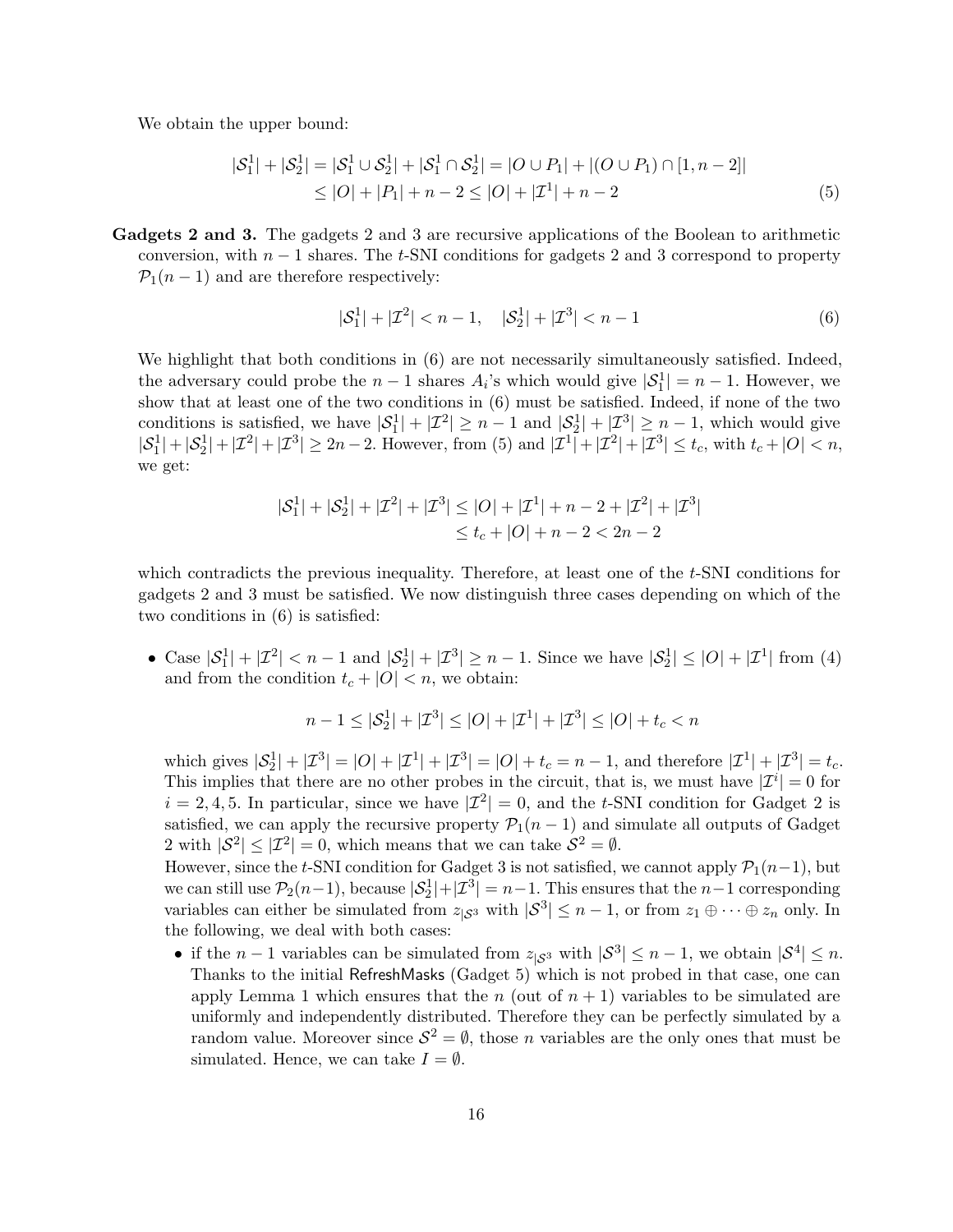• if the  $n-1$  variables can be simulated from the knowledge of  $z_1 \oplus \cdots \oplus z_n$  only, since by definition we have

 $z_1 \oplus \cdots \oplus z_n = \Psi(y_1, y_2 \oplus \ldots \oplus y_{n+1}) = y_1 \oplus \cdots \oplus y_{n+1} - y_2 \oplus \ldots \oplus y_{n+1}$ 

and since we also have  $x = x_1 \oplus \cdots \oplus x_{n+1} = y_1 \oplus \cdots \oplus y_{n+1}$ , we get:

$$
z_1 \oplus \cdots \oplus z_n = x - x \oplus y_1
$$

Moreover since  $\mathcal{S}^2 = \emptyset$  and  $\mathcal{I}^4 = \emptyset$ , this is the only variable that must be simulated. Thanks to the initial RefreshMasks (Gadget 5) which is not probed in that case, this has the uniform distribution (because  $y_1$  has the uniform distribution from Lemma 1), and this can therefore be perfectly simulated by a random value. Therefore we can take  $I = \emptyset$ .

- Case  $|\mathcal{S}_1^1| + |\mathcal{I}^2| \ge n-1$  and  $|\mathcal{S}_2^1| + |\mathcal{I}^3| < n-1$ . The reasoning is similar to the previous case. As previously we have  $|\mathcal{I}^1| + |\mathcal{I}^2| = t_c$  and there are no other probes in the circuit, that is, we have  $|\mathcal{I}^i|=0$  for  $i=3,4,5$ . Since the t-SNI condition of Gadget 3 is satisfied and Gadget 3 is not probed, we can simulate all outputs of Gadget 3 with  $S^3 = \emptyset$ , and therefore we can take  $S^4 = \emptyset$ . Since the t-SNI condition for Gadget 2 is not satisfied but  $|S_1^1| + |T^2| = n - 1$ , we can apply  $P_2(n-1)$  to Gadget 2. This ensures that the  $n-1$  corresponding variables can either be simulated from  $y_{|\mathcal{S}^2}$  with  $|\mathcal{S}^2| \leq n-1$ , or from  $y_2 \oplus \cdots \oplus y_{n+1}$  only. We deal with both cases similarly as before:
	- if the  $n-1$  variables can be simulated from  $y_{|S^2}$  with  $|S^2| \le n-1$ , thanks to the initial RefreshMasks (Gadget 5) which is not probed, Lemma 1 ensures that the  $n-1$  variables are uniformly and independently distributed. Therefore they can be perfectly simulated by a random value, and we can take  $I = \emptyset$  for the simulation of the entire circuit.
	- if the  $n-1$  variables can be simulated from the knowledge of  $y_2 \oplus \cdots \oplus y_{n+1} = x \oplus y_1$ only, thanks to the initial RefreshMasks (Gadget 5) which is not probed, this has the uniform distribution (because  $y_1$  has the uniform distribution from Lemma 1), and this can therefore be perfectly simulated by a random value. Therefore we can take  $I = \emptyset$  for the simulation of the entire circuit.
- Case  $|\mathcal{S}_1^1| + |\mathcal{I}^2| < n-1$  and  $|\mathcal{S}_2^1| + |\mathcal{I}^3| < n-1$ . In this case, the t-SNI condition is satisfied for both gadgets 2 and 3. Therefore, we obtain from the recursive hypothesis  $\mathcal{P}_1(n-1)$  that the intermediate variables of gadgets 2 and 3 and the output variables  $A_{|S_1^1}$  and  $B_{|S_2^1}$  can be perfectly simulated from  $y_{\vert S^2}$  and  $z_{\vert S^3}$ , where:

$$
|\mathcal{S}^2| \le |\mathcal{I}^2| \text{ and } |\mathcal{S}^3| \le |\mathcal{I}^3| \tag{7}
$$

In the sequel, we can assume that (7) is satisfied, since in the two other cases (when only one of the two t-SNI conditions is satisfied), as explained previously the simulation of all probed variables and  $D_{\text{1O}}$  can be performed with  $I = \emptyset$ .

**Gadget 4.** By definition of the  $\Psi$  function, we have  $z_1 \leftarrow (\overline{n \wedge 1}) \cdot y_1 \oplus \Psi(y_1, y_2)$  and  $z_i \leftarrow \Psi(y_1, y_{i+1})$ for all  $2 \leq i \leq n$ . Therefore, the probed variables and the output variables  $z_{\vert S^3}$  can be simulated with the knowledge of  $y_{|S^4}$ , where  $|S^4|$  is such that:

$$
|\mathcal{S}^4| \le |\mathcal{I}^4| + |\mathcal{S}^3| + 1\tag{8}
$$

Note that since the variable  $y_1$  is involved during the computation of all the  $z_i$ 's we must have  $1 \in \mathcal{S}^4$ .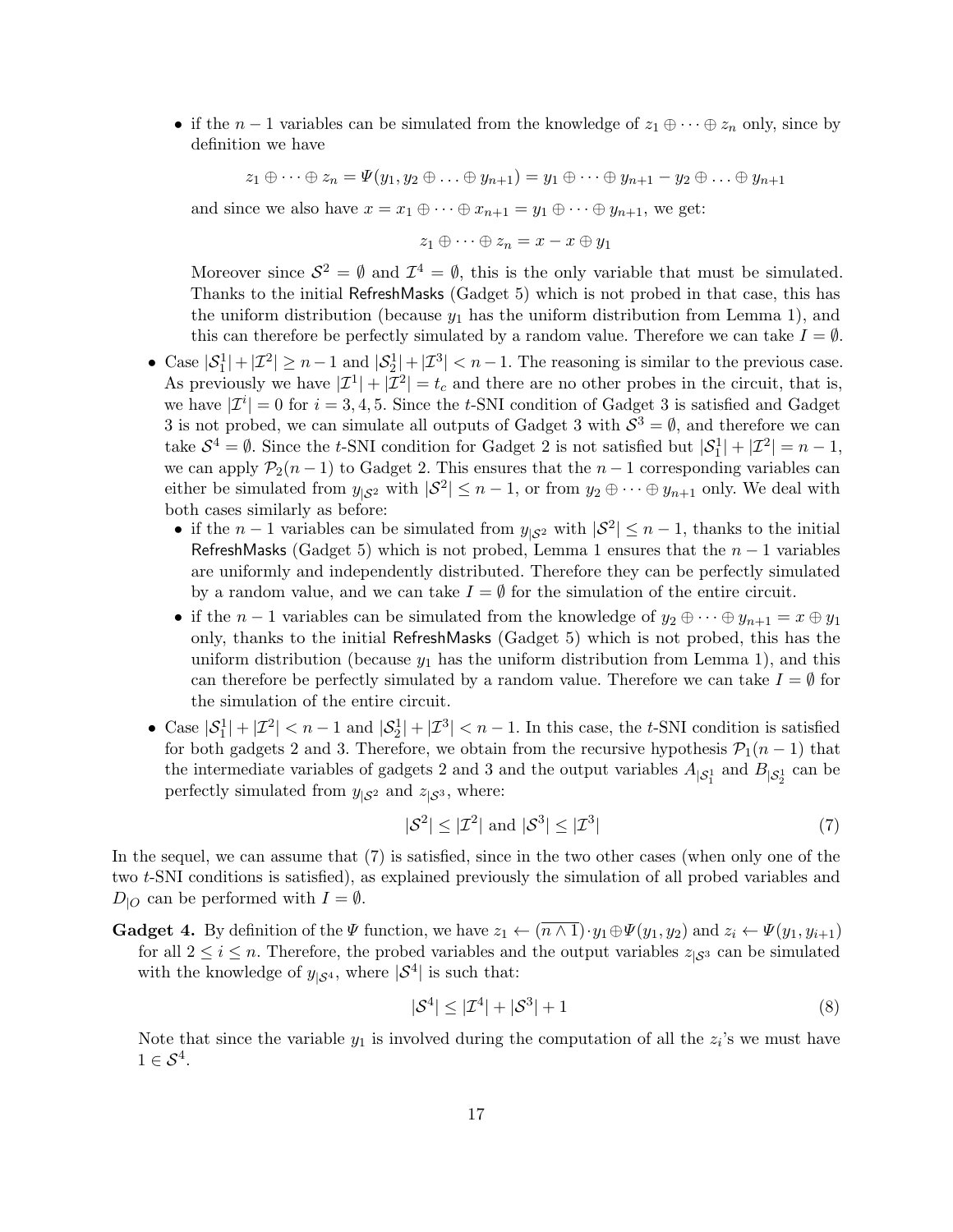**Gadget 5.** Let  $t' = |\mathcal{S}^4| + |\mathcal{S}^2| + |\mathcal{I}^5|$  be the total number of variables within the initial RefreshMasks that must be simulated (see Fig.  $6$ ). By using  $(7)$  and  $(8)$ , we get

$$
t' = |\mathcal{S}^4| + |\mathcal{S}^2| + |\mathcal{I}^5| \le |\mathcal{I}^4| + |\mathcal{S}^3| + 1 + |\mathcal{I}^2| + |\mathcal{I}^5|
$$
  

$$
\le |\mathcal{I}^2| + |\mathcal{I}^3| + |\mathcal{I}^4| + |\mathcal{I}^5| + 1 \le t_c + 1 < n + 1
$$

Therefore we have  $t' < n + 1$  and since  $1 \in S^4$ , we can apply Lemma 4 where  $y_1$  is among the  $t'$ probes variables (note that the initial RefreshMasks has  $n + 1$  inputs and outputs, so we must apply Lemma 4 with  $n+1$  instead of n). We obtain that all variables can be perfectly simulated from  $x_{|I}$ , where:

$$
|I| \le t' - 1 \le t_c + 1 - 1 \le t_c
$$

In summary all  $t_c$  probed variables in the circuit and all output variables  $D_{|O}$  can be perfectly simulated from  $x_{|I}$  with  $|I| \leq t_c$ . Hence the  $(n-1)$ -SNI property is satisfied for  $\mathcal{C}_n$ , which concludes the recursive proof of the first property  $\mathcal{P}_1(n)$ . Note that for the recursive proof of  $\mathcal{P}_1(n)$  we needed both properties  $P_1(n-1)$  and  $P_2(n-1)$ , that is we cannot prove the two properties  $P_1$  and  $P_2$ separately.

**Property**  $P_2(n)$ **.** We now consider the second property  $P_2(n)$ , assuming that there are  $t_c+|O|=n$ variables to be simulated in the circuit. We must show that either there exists a subset  $I$  of input indices such that those n variables can be simulated from  $x_{\vert I}$  with  $|I| \leq n$  (remember that the  $\mathcal{C}_n$ algorithm takes  $n+1$  shares as input), or the n variables can be simulated from  $x_1 \oplus \cdots \oplus x_{n+1}$  only.

We first distinguish two cases depending on whether the RefreshMasks (Gadget 5) is probed or not. If RefreshMasks is not probed, then from Lemma 2 we can simulate all the variables  $y_i$  from the knowledge of  $x_1 \oplus \cdots \oplus x_{n+1}$  only. Then the rest of the circuit can be simulated as in the real circuit, and property  $\mathcal{P}_2(n)$  is satisfied. We now assume that RefreshMasks is probed, that is  $|\mathcal{I}^5| \geq 1$ .

**Gadget 1.** As in the  $P_1(n)$  property, we obtain:

$$
S_1^1 = (O \cup P_1) \cap [1, n-1]
$$
\n(9)

$$
S_2^1 = (O \cup P_1) \cap ([1, n-2] \cup \{n\})
$$
\n(10)

**Gadgets 2 and 3.** As for  $\mathcal{P}_1(n)$ , we start by showing that at least one of the two gadgets must satisfy the t-SNI condition, that is, we cannot have  $|S_1^1| + |{\mathcal{I}}^2| \ge n - 1$  and  $|S_2^1| + |{\mathcal{I}}^3| \ge n - 1$ . Namely from  $|\mathcal{I}^5| \geq 1$  and  $|\mathcal{I}^1| + |\mathcal{I}^2| + |\mathcal{I}^3| + |\mathcal{I}^5| \leq t_c$ , we obtain:

$$
|\mathcal{I}^1|+|\mathcal{I}^2|+|\mathcal{I}^3|\leq t_c-1
$$

From (5) and using the condition  $t_c + |O| = n$ , we get:

$$
|\mathcal{S}_1^1| + |\mathcal{S}_2^1| + |\mathcal{I}^2| + |\mathcal{I}^3| \le |O| + |\mathcal{I}^1| + n - 2 + |\mathcal{I}^2| + |\mathcal{I}^3| \le t_c - 1 + |O| + n - 2
$$
  

$$
\le t_c + |O| + n - 3 \le 2n - 3
$$

and therefore as previously we cannot have both  $|\mathcal{S}_1^1| + |\mathcal{I}^2| \ge n - 1$  and  $|\mathcal{S}_2^1| + |\mathcal{I}^3| \ge n - 1$ . Therefore, at least one of the t-SNI conditions for gadgets 2 and 3 must be satisfied. As before, we deal with the three possible cases, depending on whether one or both conditions are satisfied: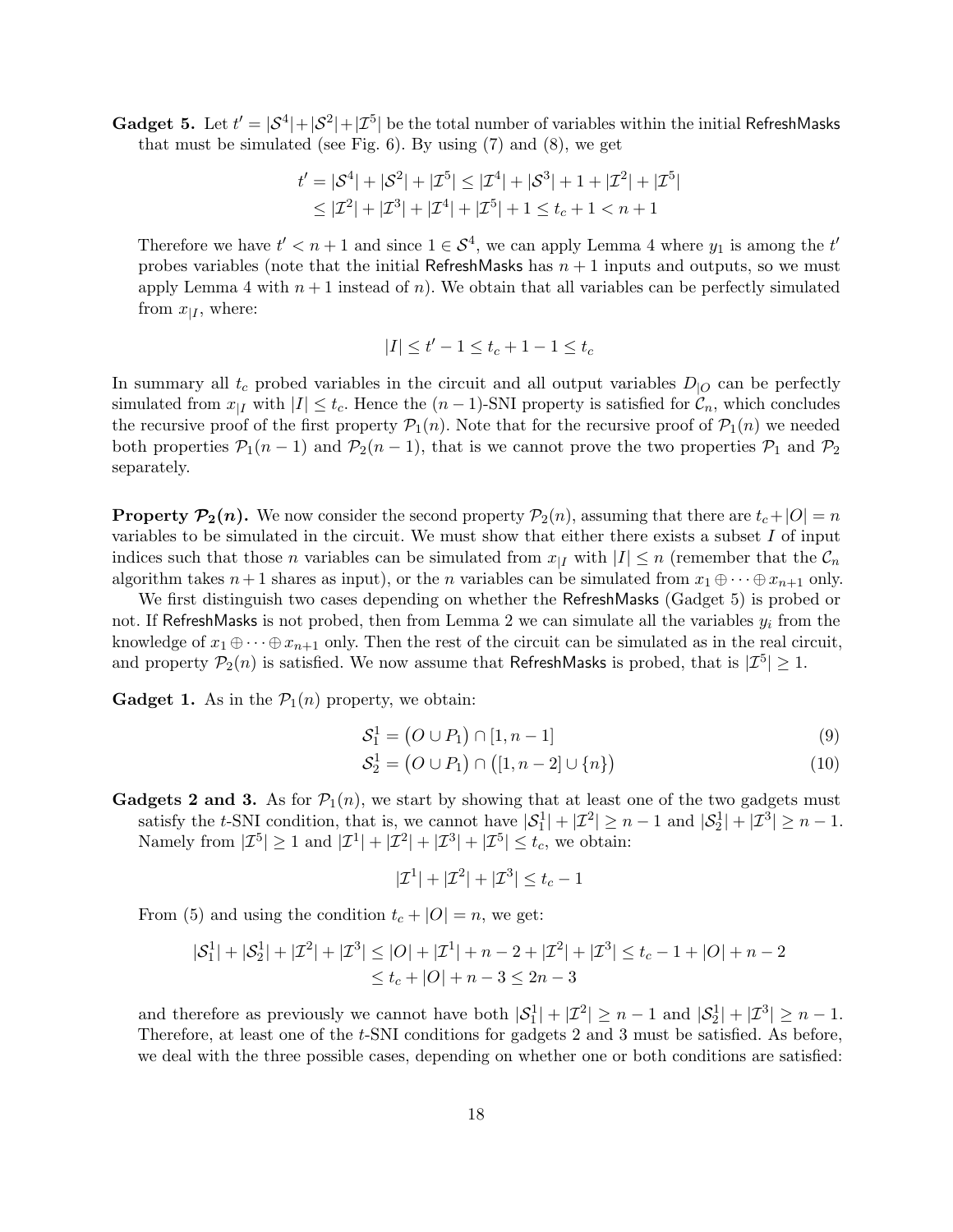• Case  $|S_1^1| + |Z^2| < n - 1$  and  $|S_2^1| + |Z^3| \ge n - 1$ . From (10), we know that  $|S_2^1| \le |O| + |Z^1|$ and since we have  $|\mathcal{I}^1| + |\mathcal{I}^3| \le t_c - 1$  and  $t_c + |O| = n$ , we get:

$$
n - 1 \leq |\mathcal{S}_2^1| + |\mathcal{I}^3| \leq |O| + |\mathcal{I}^1| + |\mathcal{I}^3| \leq |O| + t_c - 1 \leq n - 1
$$

which gives  $|O| + |\mathcal{I}^1| + |\mathcal{I}^3| = |O| + t_c - 1$ , and therefore  $|\mathcal{I}^1| + |\mathcal{I}^3| = t_c - 1$ . Since  $|\mathcal{I}^5| \ge 1$ and  $\sum_{i=1}^{5} |\mathcal{I}^i| = t_c$ , we deduce that  $|\mathcal{I}^5| = 1$ , and that there are no other probes in the circuit, *i.e.*  $|\mathcal{I}^2| = |\mathcal{I}^4| = 0$ . As a consequence, since the *t*-SNI condition for Gadget 2 is satisfied, we can apply the recursive property  $\mathcal{P}_1(n-1)$  and simulate all outputs of Gadget 2 with  $|S^2| \leq |Z^2| = 0$ , hence we can take  $S^2 = \emptyset$ .

However, since the t-SNI condition for Gadget 3 is not satisfied, we cannot apply  $\mathcal{P}_1(n-1)$ , but we can still use  $P_2(n-1)$ , because  $|S_2^1|+|Z^3|=n-1$ . This ensures that the  $n-1$  corresponding variables can either be simulated from  $z_{\vert S^3}$  with  $\vert S^3 \vert \leq n-1$ , or from  $z_1 \oplus \cdots \oplus z_n$  only. In the following, we deal with both cases:

• if the  $n-1$  variables can be simulated from  $z_{|S^3}$  with  $|S^3| \leq n-1$ , then one can apply the same reasoning as for Gadget 4 when considering the property  $\mathcal{P}_1(n)$  and we obtain:

$$
|\mathcal{S}^4| \le |\mathcal{I}^4| + |\mathcal{S}^3| + 1 \le 0 + (n - 1) + 1 \le n
$$

with  $1 \in S^4$ . Therefore, by using that  $|\mathcal{I}^5| = 1$  and  $|S^2| = 0$ , the total number of variables  $t'$  within the initial RefreshMasks that must be simulated is such that

$$
t' = |\mathcal{S}^4| + |\mathcal{S}^2| + |\mathcal{I}^5| \le n + 1
$$

As a consequence, one can apply Lemma 5 on the initial RefreshMasks with  $n + 1$  inputs and  $n + 1$  probed variables, one of whom being  $y_1$ . Then either all probed variables can be perfectly simulated from  $x_1 \oplus \cdots \oplus x_{n+1}$ , or there exists a subset I with  $|I| \leq n$  such that they can be perfectly simulated from  $x_{\mid I}$ ; this is exactly the property  $\mathcal{P}_2(n)$ .

- if the  $n-1$  variables can be simulated from the knowledge of  $z_1 \oplus \cdots \oplus z_n = x x \oplus y_1$ only, we proceed as follows. Recall that there is a single probed variable in RefreshMasks. For simplicity we assume that this probed variable is not  $y_1$ , because we can consider that the probing of  $y_1$  is rather done in  $\mathcal{I}^4$ . We can therefore apply Lemma 6, which shows that z can be simulated from  $x_{|I}$  with  $|I| \leq 1$ , and given z, the distribution of  $y_1$ is uniform; thus the distribution of  $x - x \oplus y_1$  is also uniform (since x is fixed). Therefore one can perfectly simulate  $z_1 \oplus \cdots \oplus z_n = x - x \oplus y_1$  by a random value, and the remaining variable z can be perfectly simulated from  $x_{|I}$  with  $|I| \leq 1 \leq n$ .
- Case  $|\mathcal{S}_1^1| + |\mathcal{I}^2| \ge n-1$  and  $|\mathcal{S}_2^1| + |\mathcal{I}^3| < n-1$ . The reasoning is similar to the previous case, with  $|\mathcal{I}^1| + |\mathcal{I}^2| = t - 1$ ,  $|\mathcal{I}^5| = 1$  and  $|\mathcal{I}^3| = |\mathcal{I}^4| = 0$ . Since the t-SNI condition of Gadget 3 is satisfied and Gadget 3 is not probed, we can simulate all outputs of Gadget 3 with  $S^3 = \emptyset$ , and therefore we can take  $S^4 = \emptyset$ . Since the t-SNI condition for Gadget 2 is not satisfied but  $|\mathcal{S}_1^1| + |\mathcal{I}^2| = n - 1$ , we can apply  $\mathcal{P}_2(n-1)$ . This ensures that the  $n-1$  corresponding variables can either be simulated from  $y_{|\mathcal{S}^2}$  with  $|\mathcal{S}^2| \leq n-1$ , or from  $y_2 \oplus \cdots \oplus y_{n+1}$  only. We deal with both cases similarly as before:
	- if the  $n-1$  variables can be simulated from  $y_{|S^2}$  with  $|S^2| \leq n-1$ , then one can apply the basic t-NI property of RefreshMasks from Lemma 3, which gives  $|I| \leq |\mathcal{S}^2| + |\mathcal{I}^5| \leq$  $n-1+1 \leq n$  as required in  $\mathcal{P}_2(n)$ .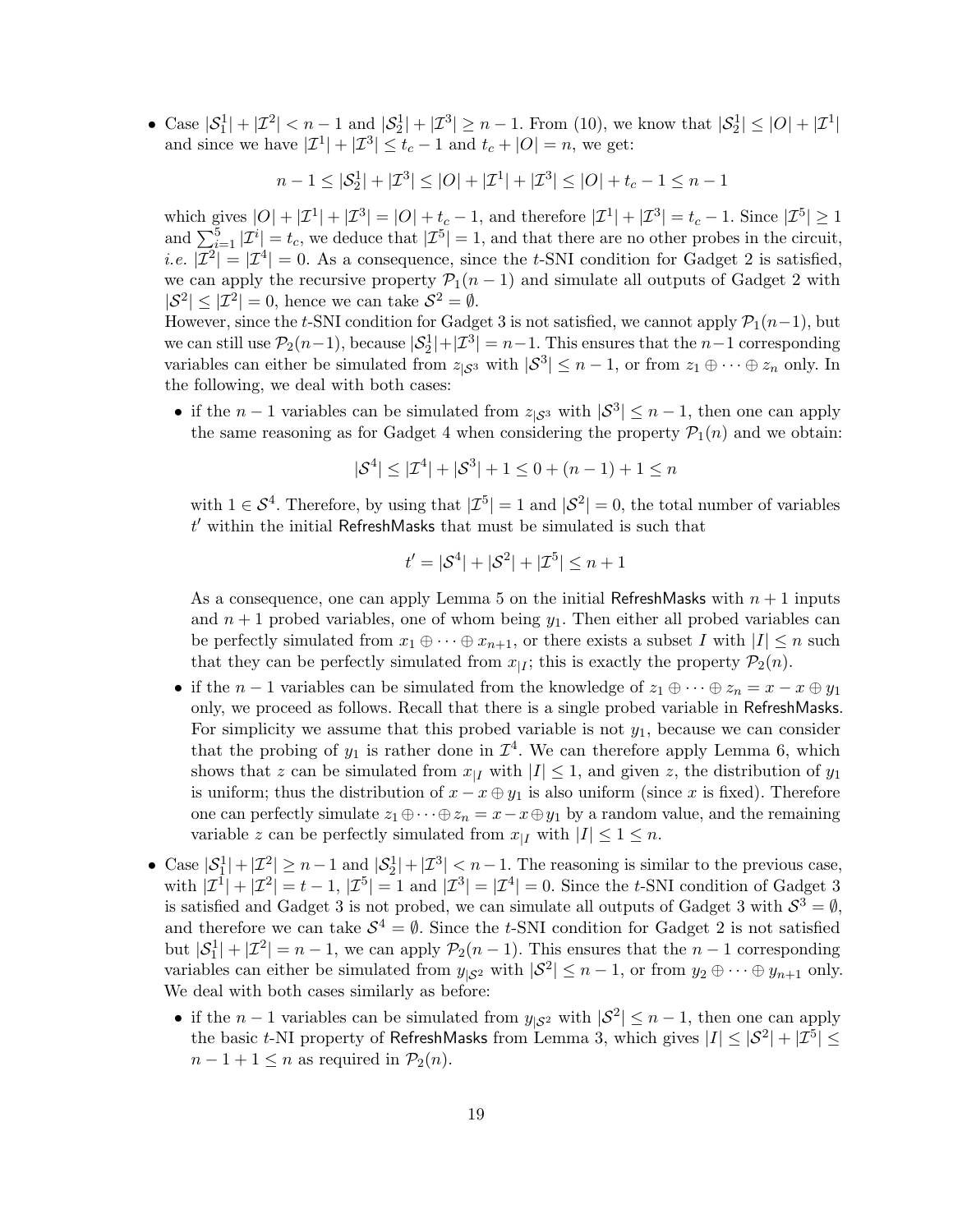- if the  $n-1$  variables can be simulated from the knowledge of  $y_2 \oplus \cdots \oplus y_{n+1} = x \oplus y_1$ only, then we can apply Lemma 6 as in the previous case. We obtain that all probed variables can be perfectly simulated from  $x_{|I}$  with  $|I| \leq 1 \leq n$ , hence  $\mathcal{P}_2(n)$  is satisfied.
- Case  $|\mathcal{S}_1^1| + |\mathcal{I}^2| < n-1$  and  $|\mathcal{S}_2^1| + |\mathcal{I}^3| < n-1$ . In this case, the t-SNI condition is satisfied for both gadgets 2 and 3. Therefore, we obtain from the recursive hypothesis  $\mathcal{P}_1(n-1)$  that:

$$
|\mathcal{S}^2| \le |\mathcal{I}^2| \text{ and } |\mathcal{S}^3| \le |\mathcal{I}^3| \tag{11}
$$

In the sequel, we can assume that  $(11)$  is satisfied, since in the two other cases (when only one of both t-SNI conditions is satisfied), the simulation of all probed variables and  $D_{|O}$  is already performed.

**Gadget 4.** As in the proof of  $\mathcal{P}_1(n)$ , by definition of the  $\Psi$  function, we have that the probed variables and the output variables  $z_{\vert S^3}$  can be simulated with the knowledge of  $y_{\vert S^4}$ , where  $1 \in \mathcal{S}^4$  and:

 $|S^4| \leq |{\mathcal{I}}^4| + |{\mathcal{S}}^3| + 1 \leq |{\mathcal{I}}^4| + |{\mathcal{I}}^3| + 1$  (12)

**Gadget 5.** Let  $t' = |\mathcal{S}^4| + |\mathcal{S}^2| + |\mathcal{I}^5|$  be the total number of variables within the initial RefreshMasks that must be simulated. By using  $(11)$  and  $(12)$ , we get

$$
t' = |\mathcal{S}^4| + |\mathcal{S}^2| + |\mathcal{I}^5| \le |\mathcal{I}^4| + |\mathcal{I}^3| + 1 + |\mathcal{I}^2| + |\mathcal{I}^5| \le t_c + 1 \le n + 1
$$

Since  $1 \in S^4$ , we can apply Lemma 5 with  $n+1$  inputs and  $n+1$  probed variables, one of whom being  $y_1$ . This allows to deduce that all  $t_c$  probed variables in the circuit and all output variables  $D_{|O}$  can be perfectly simulated either from  $x_1 \oplus \cdots \oplus x_{n+1}$ , or from  $x_{|I}$  with  $|I| \leq n$ , and the property  $\mathcal{P}_2(n)$  is satisfied.

This concludes the recursive proof of the second property  $\mathcal{P}_2(n)$ . Thus we have shown that both properties  $P_1(n)$  and  $P_2(n)$  in Lemma 7 are satisfied, which terminates the proof of Lemma 7.

 $\Box$ 

## 5.3 Proof of Theorem 2

The proof of Theorem 2 is straightforward from Lemma 7. Namely Algorithm 1 consists in applying the  $\mathcal{C}_n$  algorithm with  $x_{n+1} = 0$ . By applying the property  $\mathcal{P}_1(n)$  of Lemma 7, we obtain that for any set of  $t_c$  intermediate variables and any subset  $O \subset [1, n]$  with  $t_c + |O| < n$ , there exists a subset I' of input indices such that the  $t_c$  intermediate variables as well as  $D_{|O}$  can be perfectly simulated from  $x_{|I'}$ , with  $|I'| \leq t$ . Since  $x_{n+1} = 0$  it suffices to take  $I = I' \cap [1, n]$  for the input of Algorithm 1, and we still have  $|I| \leq t_c$  as required for the  $(n-1)$ -SNI property. This terminates the proof of Theorem 2.

# 6 Formal verification of Algorithm 1

We have performed a formal verification of our new countermeasure, using the CheckMasks tool described in [Cor17b]; the source code is publicly available [Cor17a]. More precisely, we first describe a partial formal verification of the countermeasure, focusing on the Boolean part of the algorithm. We then describe a full formal verification in which we consider both Boolean and arithmetic operations.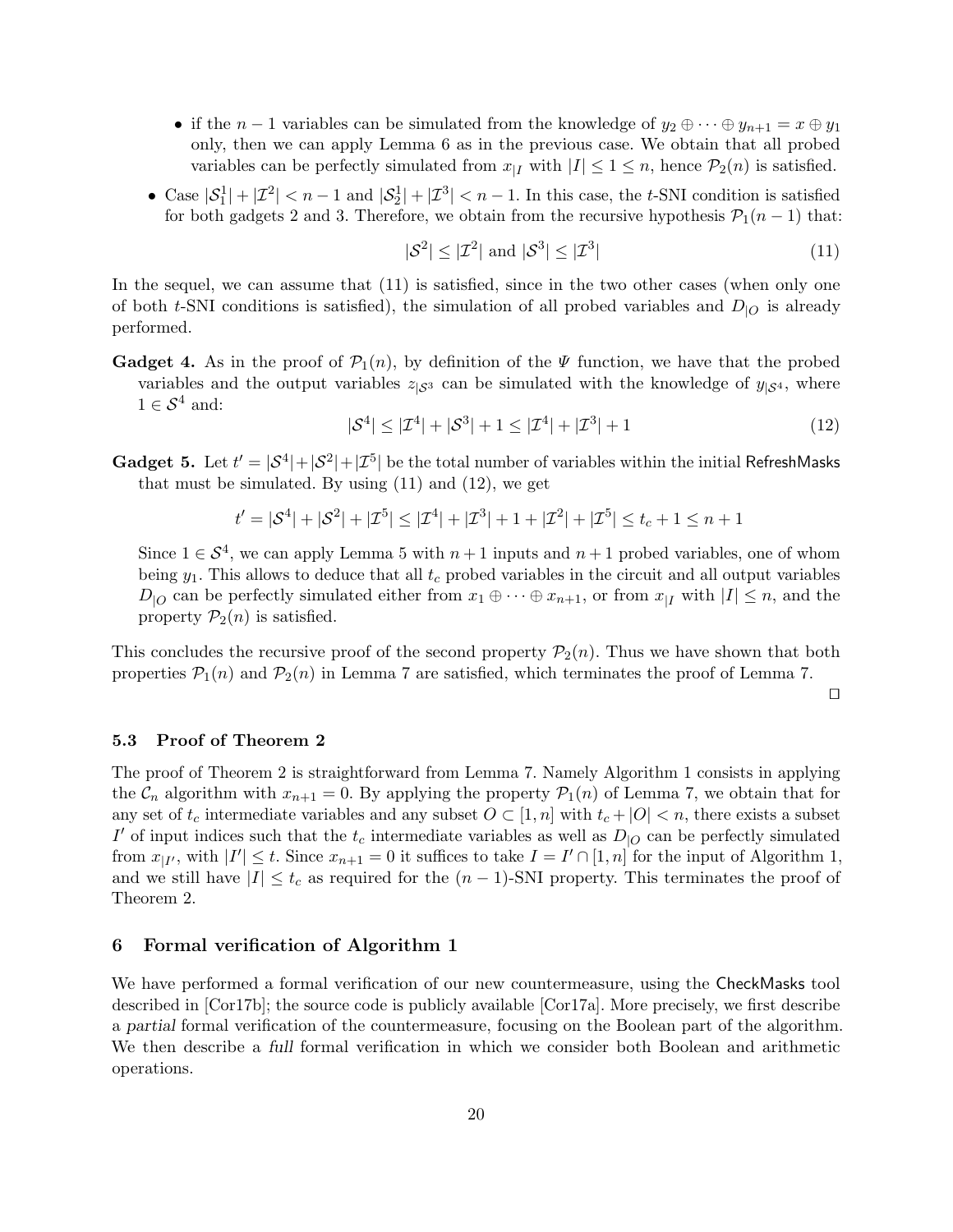### 6.1 Partial formal verification

In this section, we perform a partial formal verification of our new countermeasure, focusing on the properties of RefreshMasks. More precisely, the correctness of lemmas 4 and 5 for the RefreshMasks algorithm has already been formally verified in [Cor17b], and we have performed a formal verification of our Lemma 6, following the same approach as in [Cor17b]. In other words, all the non-trivial security properties of RefreshMasks considered in Section 5.1 and used in the proof of Theorem 2 are formally verified, at least for small values of n.

The generic verification of the masking countermeasure was initiated by Barthe *et al.* in  $|BBD+15|$ based on the EasyCrypt framework. The approach consists in considering all possible t-tuples of intermediate variables, and proving that for each particular t-tuple the adversary learns nothing from the secret key. The authors obtained a formal verification of various masked implementations, up to second order masked implementation of AES, and up to 5-th order for the masked Rivain-Prouff multiplication [RP10].

In this paper we have used the CheckMasks tool described in [Cor17b]; the source code of the CheckMasks library is publicly available at [Cor17a], under the GPL v2.0 license. The circuit to be verified is represented as nested lists, which leads to a simple and concise implementation in Common Lisp, a programming language well suited to formal manipulations. In [Cor17b] a formal verification of the security of the Rivain-Prouff multiplication is described, with running times similar to those in [BBD+15]; additionally a formal verification of lemmas 4 and 5 for the RefreshMasks algorithm is described.

For the formal verification of Lemma 6, the approach consists in considering all possible intermediate variables z in the RefreshMasks circuit (including the output variables but not  $y_1$ ), and checking that z can be simulated from at most one variable  $x_i$ , and moreover the variable  $y_1$  is uniformly distributed given z. In principle, when applying a generic verification, the running time is exponential in  $n$ , because all possible t-tuples of intermediate variables must be considered, with  $t = n - 1$ ; this implies that in general such generic verification can only be performed for small values of n. However in the particular case of Lemma 6, there is only a single intermediate variable  $z$  to consider (instead of a t-tuple), and the formal verification is therefore polynomial in  $n$ , and quite efficient in practice, so it can be performed for any n. For example, for  $n = 3$  we obtain:

```
> ( check−re freshmasks−oneprobe 3 )
In : (X1 X2 X3)
Out: ((+ R2 (+ R1 X1)) (+ R2 X2) (+ R1 X3))Number of intermediate variables: 8
T
```
which means that for all intermediate variables  $z$  of RefreshMasks (except  $y_1$ ), the formal tool has verified that z can be simulated from some  $x_i$ , and moreover  $y_1$  is uniformly distributed given z. We have run the verification algorithm up to  $n = 10$ . The source code is publicly available at [Cor17a].

Using the same tool, we can also quickly verify that Lemma 6 does not hold if the randoms in RefreshMasks are accumulated on  $x_n$  instead of  $x_1$ . More precisely, with the modified RefreshMasks for  $n = 3$ , we obtain:

```
> ( check-refreshmasks-oneprobe 3 : rev 't)
In : (X1 X2 X3)
Out: ((+ R1 X1) (+ R2 X2) (+ R2 (+ R1 X3)))Number of intermediate variables: 8
Failure: (R1 (+ R1 X1))
```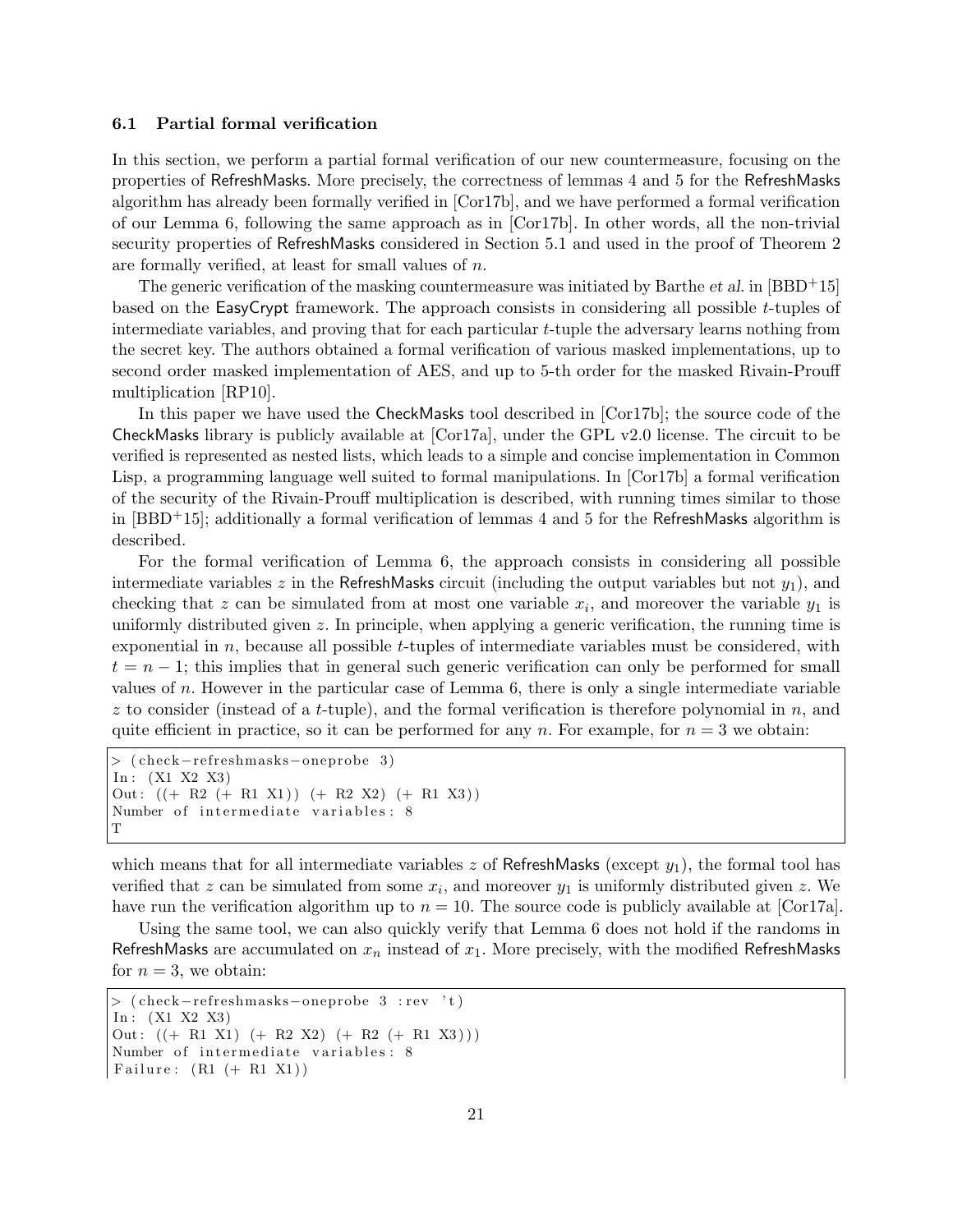Namely, when the randoms are accumulated on  $x_3$ , we have  $y_1 = x_1 \oplus r_1$ ,  $y_2 = x_2 \oplus r_2$  and  $y_3 = x_3 \oplus r_1 \oplus r_2$ , and the formal tool has correctly identified that by probing  $z = r_1$ , the variable  $y_1 = x_1 \oplus r_1$  is not uniformly distributed.

#### 6.2 Full formal verification

In the previous section we have described a formal verification of the security properties of Refresh-Masks that are required for the security proof of the Boolean to arithmetic conversion algorithm. However this provides only a partial verification of the algorithm, since in that case the adversary is restricted to only probing the Boolean operations performed within the RefreshMasks. To obtain a full verification, we must consider an adversary who can probe any variable in the Boolean to arithmetic algorithm. In that case the formal verification becomes more complex as we must handle both Boolean and arithmetic operations.

In  $[Cor17b]$ , it was shown how to extend  $[BBD+15]$  to handle a combination of arithmetic and Boolean operations, with an application to the full formal verification of the Boolean to arithmetic conversion algorithm from CHES 2017 [Cor17c]. In this section we first recall this approach, and we show that exactly the same verification tool can be used to formally verify our new Boolean to arithmetic conversion algorithm, moreover with better timings because our new conversion algorithm is simpler.

In order to verify the  $(n - 1)$ -SNI property of the Boolean to arithmetic algorithm, we must check that for all possible  $(n-1)$ -tuples of intermediate variables (including the outputs  $D_i$ ), the number of input variables  $x_i$ 's that remain after the application of a sequence of simplification rules is always  $\leq t_c$ , where  $t_c$  is the number of non-output variables in the  $(n-1)$ -tuple.

For the verification of Boolean circuits in the previous section, we used only a single simplification rule, namely replacing  $x \oplus r$  by r when the random r appears only once in the intermediate variables. For the verification of circuits combining Boolean and arithmetic operations, we use the same sequence of simplification rules as in [Cor17b]:

- Rule 1: when  $\omega = x_1 + x_2 \mod 2^k$  must be simulated, simulate both  $x_1$  and  $x_2$ .
- Rule 2: from the affine property of the function  $\Psi$ , replace  $\Psi(x, y) \oplus \Psi(x, z)$  by  $x \oplus \Psi(x, y \oplus z)$ .
- Rule 3: from the definition of  $\Psi$ , replace  $\Psi(x, y)$  by  $(x \oplus y) y \mod 2^k$ .
- Rule 4: when a random r is used only once, replace  $x \oplus r$  by r, and similarly for  $x + r \mod 2^k$ and  $x - r \mod 2^k$ .
- Rule 5: when a random r is not used in two intermediate variables  $e_1$  and  $e_2$ , replace the simulation of  $(e_1 \oplus r, e_2 \oplus r)$  by the simulation of  $(r, (e_1 \oplus r) \oplus e_2)$ ; this corresponds to the change of variable  $r' = e_1 \oplus r$ .
- Rule 6: when  $\Psi(x_1, x_2)$  must be simulated, simulate both  $x_1$  and  $x_2$ .



Fig. 7. The rule application strategy for the formal verification of Boolean to arithmetic conversion.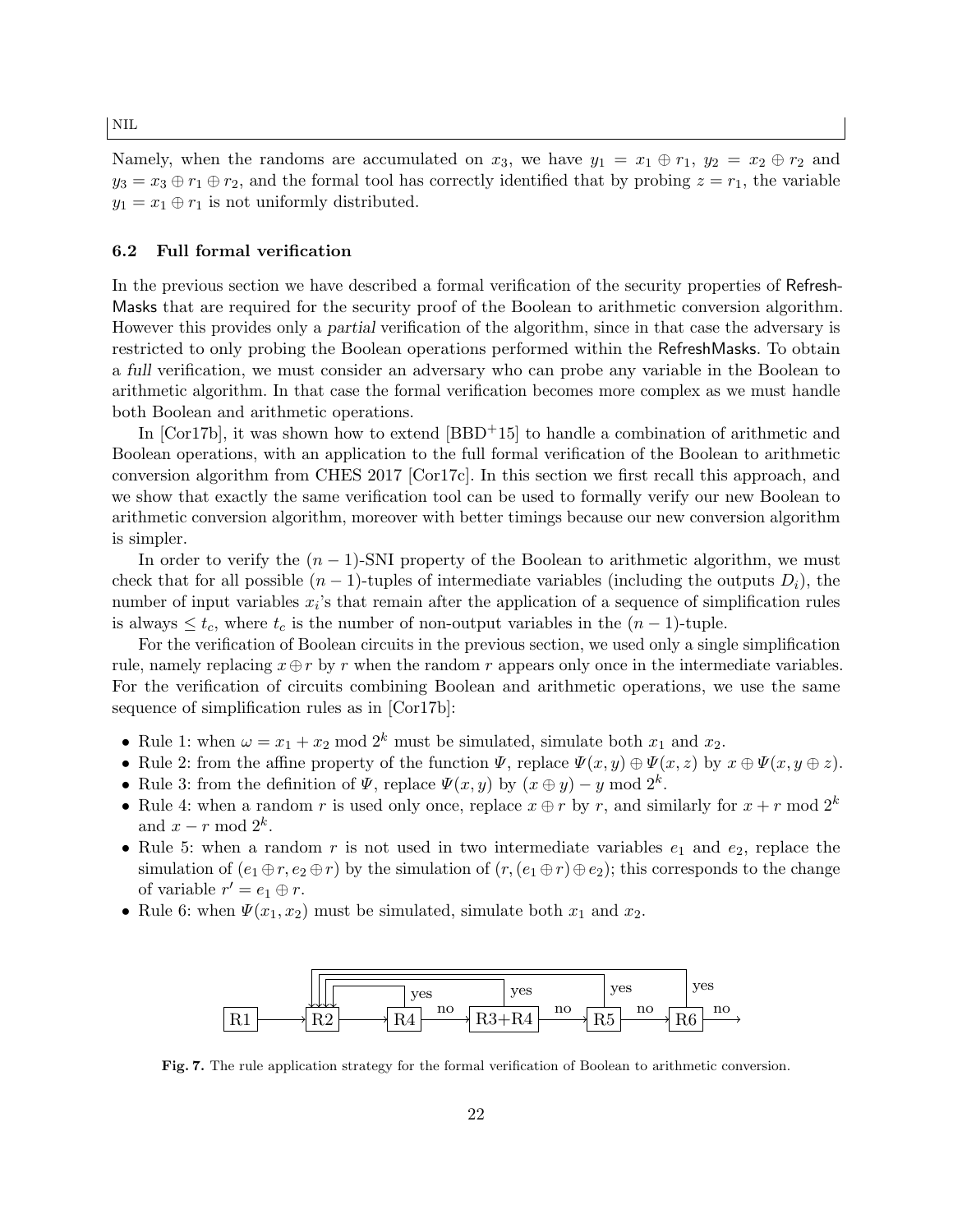As explained in [Cor17b], the ordering of the application of the rules matters; we used the same ordering strategy as in [Cor17b], as illustrated in Fig. 7. We summarize in tables 4 and 5 the timings of formal verification for the algorithms in [Cor17c] and this paper. Note that the Boolean to arithmetic conversion algorithm has complexity  $\mathcal{O}(2^n)$ , and therefore the number of possible  $(n-1)$ -tuples of intermediate variables is  $\mathcal{O}(2^{n^2})$ ; that is why we could only perform the formal verification up to  $n = 5$ .

| $\, n$ | #var. | #tuples     | Security | Time     |
|--------|-------|-------------|----------|----------|
| 2      | 11    | 11          |          | F.       |
| 3      | 48    | 1,128       |          | $0.08$ s |
|        | 133   | 383,306     |          | 85s      |
| 5      | 312   | 387,278,970 |          | 88 h     |

Table 4. Formal verification of the t-SNI property of the Boolean to arithmetic conversion algorithm from [Cor17c], for  $t = n - 1$ .

| $\boldsymbol{n}$ | #var. | #tuples    | Security | Time            |
|------------------|-------|------------|----------|-----------------|
| 2                | 14    | 14         |          | $\epsilon$      |
| 3                | 39    | 741        |          | $0.06$ s        |
|                  | 94    | 134,044    |          | 30 <sub>s</sub> |
| 5                | 207   | 74,303,685 |          | 12h             |

Table 5. Formal verification of the t-SNI property of the Boolean to arithmetic conversion algorithm from Section 4.1, for  $t = n - 1$ .

# 7 Implementation Results

In Section 4.2, we showed that the number of operations  $T_n$  of our Boolean to arithmetic conversion algorithm  $C_n$  is  $T_n = 10 \cdot 2^n - 6 \cdot n - 13$ , compared to  $T_n = 14 \cdot 2^n - 12 \cdot n - 21$  in [Cor17c]. Therefore, the complexity of our algorithm is still exponential in  $n$ , but with an expected speed-up factor of 28.6% for large n, compared to [Cor17c]. Furthermore, the complexity is independent of the register size k, while the conversion algorithm from [CGV14] has complexity  $\mathcal{O}(k \cdot n^2)$ .

We have implemented our new algorithm, in C on an iMac running a 3.2 GHz Intel processor, using the Clang compiler; see

## https://pastebin.com/WKnNyEU8

for the source code. We summarize the execution times in Table 6, using the same timings as in [Cor17c] for the CGV algorithm and the algorithm from [Cor17c]. The results from Table 6 are consistent with the operation count from Table 2; for small values of  $n$  our algorithm is at least one order of magnitude faster than  $[CGV14]$ . We also see that the higher the order t, the greater the speed-up factor compared to [Cor17c]. For  $t = 2$  the running times are similar, while for  $t = 4$  we get a 24% speed-up, and for  $t = 6$  we get a 26% speed-up.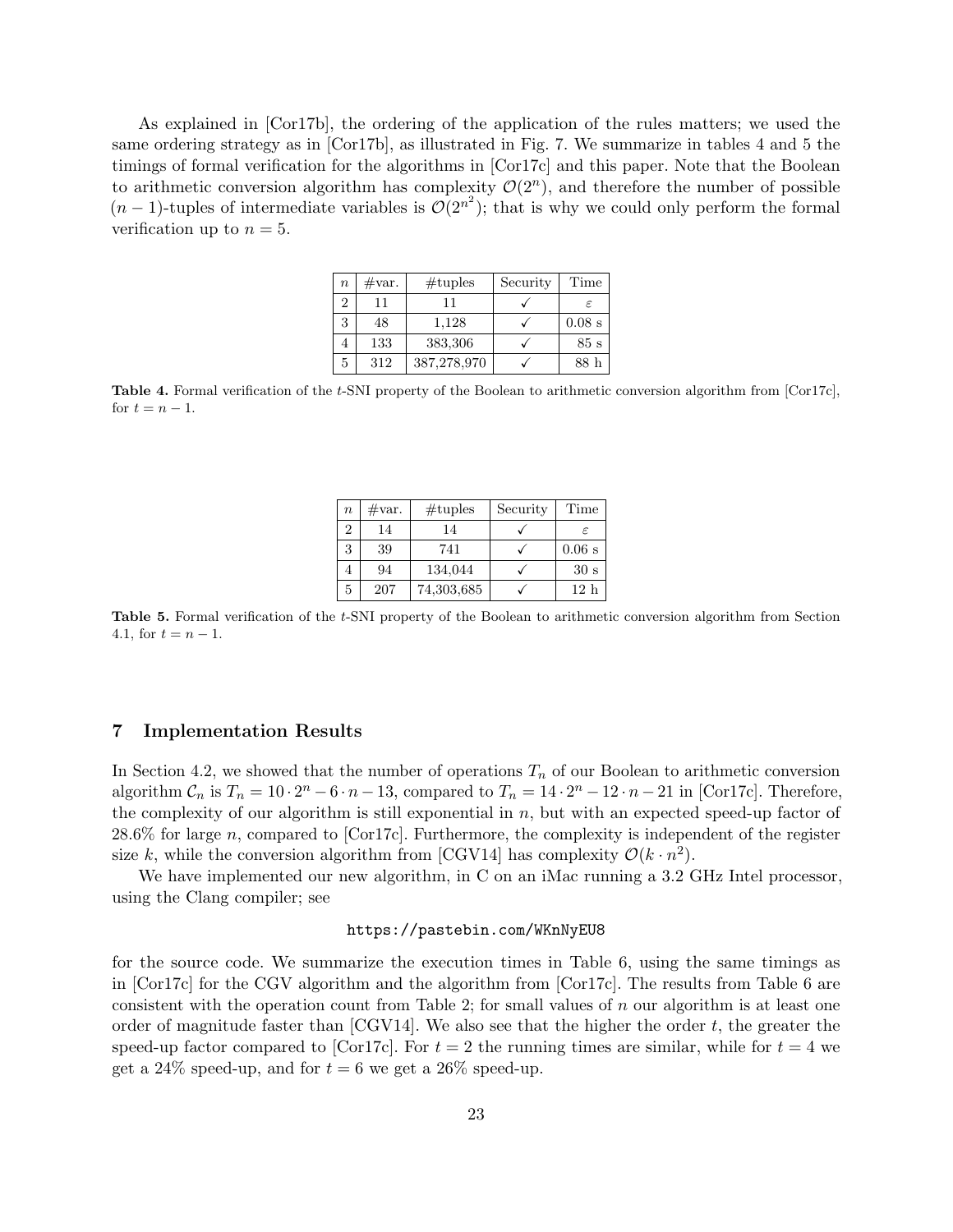| $ B \rightarrow A$ conversion                  | Security order $t$ |        |          |              |   |  |                                                                        |    |  |
|------------------------------------------------|--------------------|--------|----------|--------------|---|--|------------------------------------------------------------------------|----|--|
|                                                |                    |        | $4 \mid$ | $\sim$ 5 $-$ | 6 |  | 10                                                                     | 12 |  |
| $\vert$ CGV, 32 bits $\vert$ CGV14 $\vert$     |                    |        |          |              |   |  | 1593   2697   4297   5523   7301   10919   15819   21406               |    |  |
| $\vert$ Coron $\vert$ Cor17c $\vert$           | 45                 |        |          |              |   |  | $119 \mid 281 \mid 611 \mid 1270 \mid 5673 \mid 22192 \mid 87322 \mid$ |    |  |
| $\vert$ Our algorithm (Section 4.1) $\vert$ 42 |                    | $96-1$ |          |              |   |  | 214   448   921   3774   13899   54572                                 |    |  |

**Table 6.** Running time in  $\mu s$  for Boolean to arithmetic conversion algorithms, up to security order  $t = 12$ , with  $n = t + 1$  shares. The implementation was done in C on a iMac running a 3.2 GHz Intel processor.

# References

- [BBD<sup>+</sup>15] Gilles Barthe, Sonia Belaïd, François Dupressoir, Pierre-Alain Fouque, Benjamin Grégoire, and Pierre-Yves Strub. Verified proofs of higher-order masking. In Advances in Cryptology - EUROCRYPT 2015 -34th Annual International Conference on the Theory and Applications of Cryptographic Techniques, Sofia, Bulgaria, April 26-30, 2015, Proceedings, Part I, pages 457–485, 2015. Publicly available at https://eprint.iacr.org/2015/060.
- [BBD<sup>+</sup>16] Gilles Barthe, Sonia Belaïd, François Dupressoir, Pierre-Alain Fouque, Benjamin Grégoire, Pierre-Yves Strub, and Rébecca Zucchini. Strong non-interference and type-directed higher-order masking. In Proceedings of the 2016 ACM SIGSAC Conference on Computer and Communications Security, Vienna, Austria, October 24-28, 2016, pages  $116-129$ , 2016. Publicly available at https://eprint.iacr.org/2015/506.pdf. See also a preliminary version, under the title "Compositional Verification of Higher-Order Masking: Application to a Verifying Masking Compiler", publicly available at https://eprint.iacr.org/2015/506/ 20150527:192221.
- [BSS<sup>+</sup>13] Ray Beaulieu, Douglas Shors, Jason Smith, Stefan Treatman-Clark, Bryan Weeks, and Louis Wingers. The SIMON and SPECK families of lightweight block ciphers. IACR Cryptology ePrint Archive, 2013:404, 2013.
- [CGTV15] Jean-Sébastien Coron, Johann Großschädl, Mehdi Tibouchi, and Praveen Kumar Vadnala. Conversion from arithmetic to boolean masking with logarithmic complexity. In Fast Software Encryption - 22nd International Workshop, FSE 2015, Istanbul, Turkey, March 8-11, 2015, Revised Selected Papers, pages 130–149, 2015.
- [CGV14] Jean-Sébastien Coron, Johann Großschädl, and Praveen Kumar Vadnala. Secure conversion between boolean and arithmetic masking of any order. In *Cryptographic Hardware and Embedded Systems - CHES* 2014 - 16th International Workshop, Busan, South Korea, September 23-26, 2014. Proceedings, pages 188–205, 2014.
- [Cor17a] Jean-Sébastien Coron. CheckMasks: formal verification of side-channel countermeasures, 2017. Publicly available at https://github.com/coron/checkmasks.
- [Cor17b] Jean-Sebastien Coron. Formal verification of side-channel countermeasures via elementary circuit transformations. Cryptology ePrint Archive, Report 2017/879, 2017. http://eprint.iacr.org/2017/879.
- [Cor17c] Jean-Sébastien Coron. High-order conversion from boolean to arithmetic masking. In Cryptographic Hardware and Embedded Systems - CHES 2017 - 19th International Conference, Taipei, Taiwan, September 25-28, 2017, Proceedings, pages 93–114, 2017. Full version available at http://eprint.iacr.org/2017/ 252.
- [CRRY99] Scott Contini, Ronald L. Rivest, Matthew J. B. Robshaw, and Yiqun Lisa Yin. Improved analysis of some simplified variants of RC6. In FSE, 1999.
- [Gou01] Louis Goubin. A sound method for switching between Boolean and arithmetic masking. In CHES, pages 3–15, 2001.
- [HT16] Michael Hutter and Michael Tunstall. Constant-time higher-order boolean-to-arithmetic masking. Cryptology ePrint Archive, Report 2016/1023, 2016. http://eprint.iacr.org/2016/1023. Version posted on 22-Dec-2016.
- [ISW03] Yuval Ishai, Amit Sahai, and David Wagner. Private circuits: Securing hardware against probing attacks. In CRYPTO, pages 463–481, 2003.
- [LM90] Xuejia Lai and James L. Massey. A proposal for a new block encryption standard. In EUROCRYPT, pages 389–404, 1990.